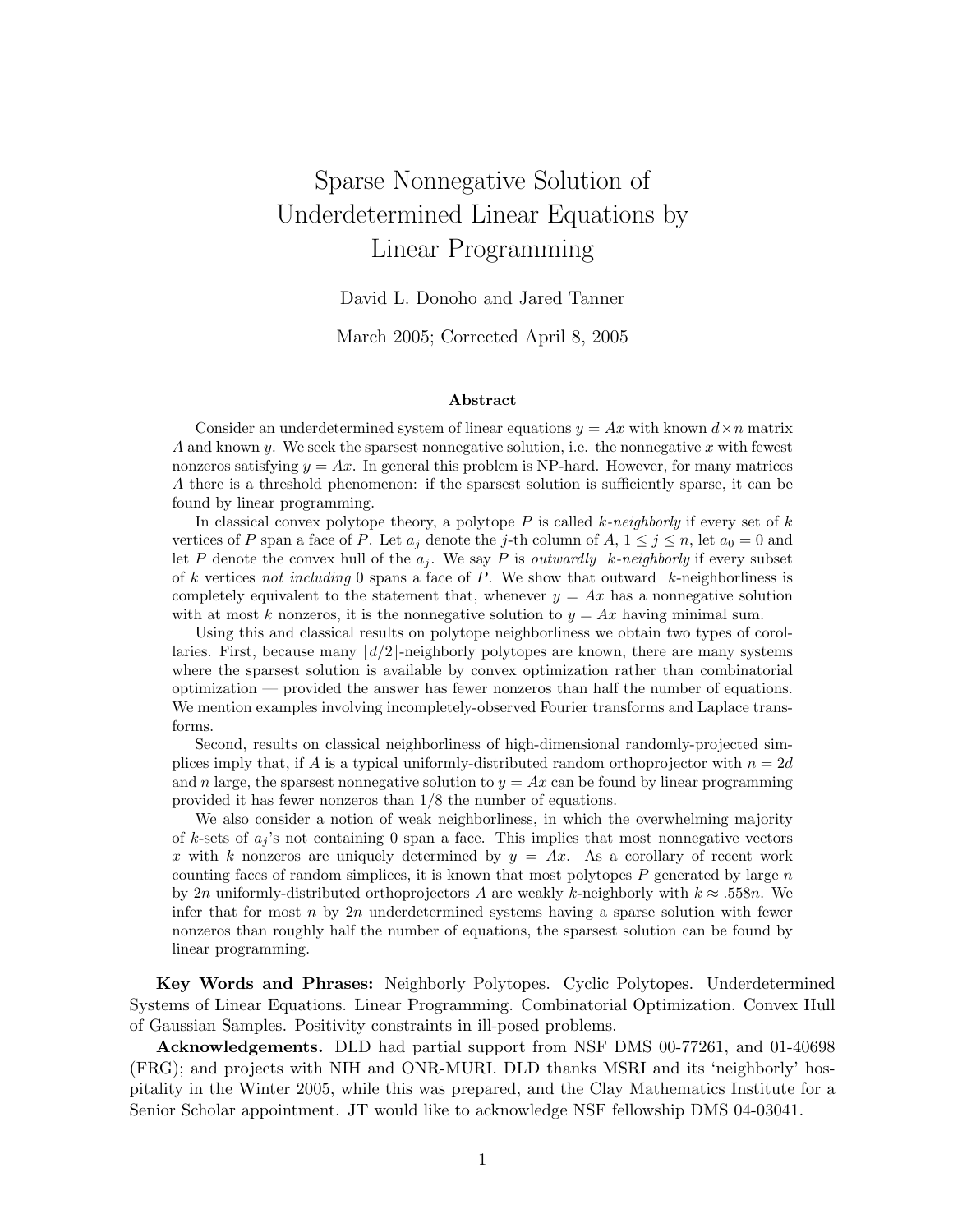## 1 Introduction

Consider an underdetermined system of linear equations  $y = Ax$ , where  $y \in \mathbb{R}^d$ ,  $x \in \mathbb{R}^n$ , A is a  $d \times n$  matrix,  $d < n$  and y is considered known but x is unknown. In this paper only nonnegative solutions  $x \geq 0$  are of interest. Enthusiasts of parsimony seek the *sparsest* solution – the one with fewest nonzeros. Formally, they consider

$$
(NP) \qquad \min \|x\|_0 \text{ subject to } y = Ax, \quad x \ge 0.
$$

Here the 0-'norm'  $||x||_0$  counts the number of nonzeros. Because of the extreme non-convexity of the zero-'norm',  $(NP)$  is NP-hard in general. In this paper we consider the *convex* optimization problem

$$
(LP) \qquad \min \, 1'x \text{ subject to } y = Ax, \quad x \ge 0.
$$

We will show that for many matrices A, whenever the solution to  $(NP)$  is sufficiently sparse, it is also the unique solution of  $(LP)$ . As a general label, we call this phenomenon  $NP/LP$ equivalence.

We develop an understanding of this equivalence phenomenon using ideas from the theory of convex polytopes; the books of Grünbaum  $[18]$  and Ziegler  $[28]$  are useful starting points. Throughout the paper, we study a specific polytope  $P$ , definable in several equivalent ways. Let  $T^{n-1}$  denote the standard simplex in  $\mathbb{R}^n$ , i.e. the convex hull of the unit basis vectors  $e_i$ . Let  $T_0^n$  denote the solid simplex, i.e. the convex hull of  $T^{n-1}$  and the origin. We think of  $T^{n-1}$  as the *outward* part of  $T_0^n$ , i.e. the part one would see looking from 'outside'.

We focus attention in this paper on the convex polytope  $P = AT_0^n \subset \mathbf{R}^d$ . Equivalently, P is the convex hull of a certain pointset  $A \subset \mathbf{R}^d$ , containing the columns of  $a_j$ ,  $j = 1, \ldots, n$  of A, possibly together with the origin  $a_0 = 0$ ; include the origin if it does not already belong to the convex hull of the  ${a_j}_{j=1}^n$ . For later use, set  $N = #\mathcal{A}$ . Thus,  $N = n$  if 0 belongs to the convex hull of the  $\{a_j\}_{j=1}^n$ , otherwise  $N = n + 1$ . Below we use the notation  $T = T^{n-1}$  if  $N = n$ , and  $T = T_0^n$ , if  $N = n + 1$ . Then we may also write  $P = AT$ .

A general polytope  $Q$  is called k-neighborly if every set of k vertices spans a face of  $Q$ . Thus, all combinations of vertices generate faces. The standard simplex  $T^{n-1}$  is the prototypical neighborly object. The terminology and basic notions in neighborliness were developed by Gale [15, 16]; see also [18, 20, 28].

We modify this notion here, calling a polytope  $Q$  which contains 0 *outwardly* k-neighborly if every set of k vertices not including the origin 0 span a face. Roughly speaking, such a polytope behaves as a neighborly one except perhaps at any faces reaching the origin. Thus if  $Q$  is  $k$ neighborly then it is also outwardly k-neighborly, but the notions are distinct. In addition outward k-neighborliness of  $AT_0^n$  implies k-neighborliness of  $AT^{n-1}$ , the 'outward part' of  $AT_0^n$ . Of course, when  $0 \in AT^{n-1}$  neighborliness and outwardly neighborliness of  $P = AT_0^n$  coincide. (Modification of neighborliness to exclude consideration of certain subsets of vertices has been useful previously; compare the notion of *central neighborliness* of centrosymmetric polytopes, where every k vertices not including an antipodal pair span a face; see the paper  $|7|$  for discussion and references.)

In Section 2 we connect neighborliness to the question of NP/LP equivalence.

**Theorem 1** Let A be a  $d \times n$  matrix,  $d \leq n$ . These two properties of A are equivalent:

- The polytope  $P$  has  $N$  vertices and is outwardly  $k$ -neighborly,
- Whenever  $y = Ax$  has a nonnegative solution  $x_0$  having at most k nonzeros,  $x_0$  is the unique nonnegative solution to  $y = Ax$  and so the unique solution to  $(LP)$ .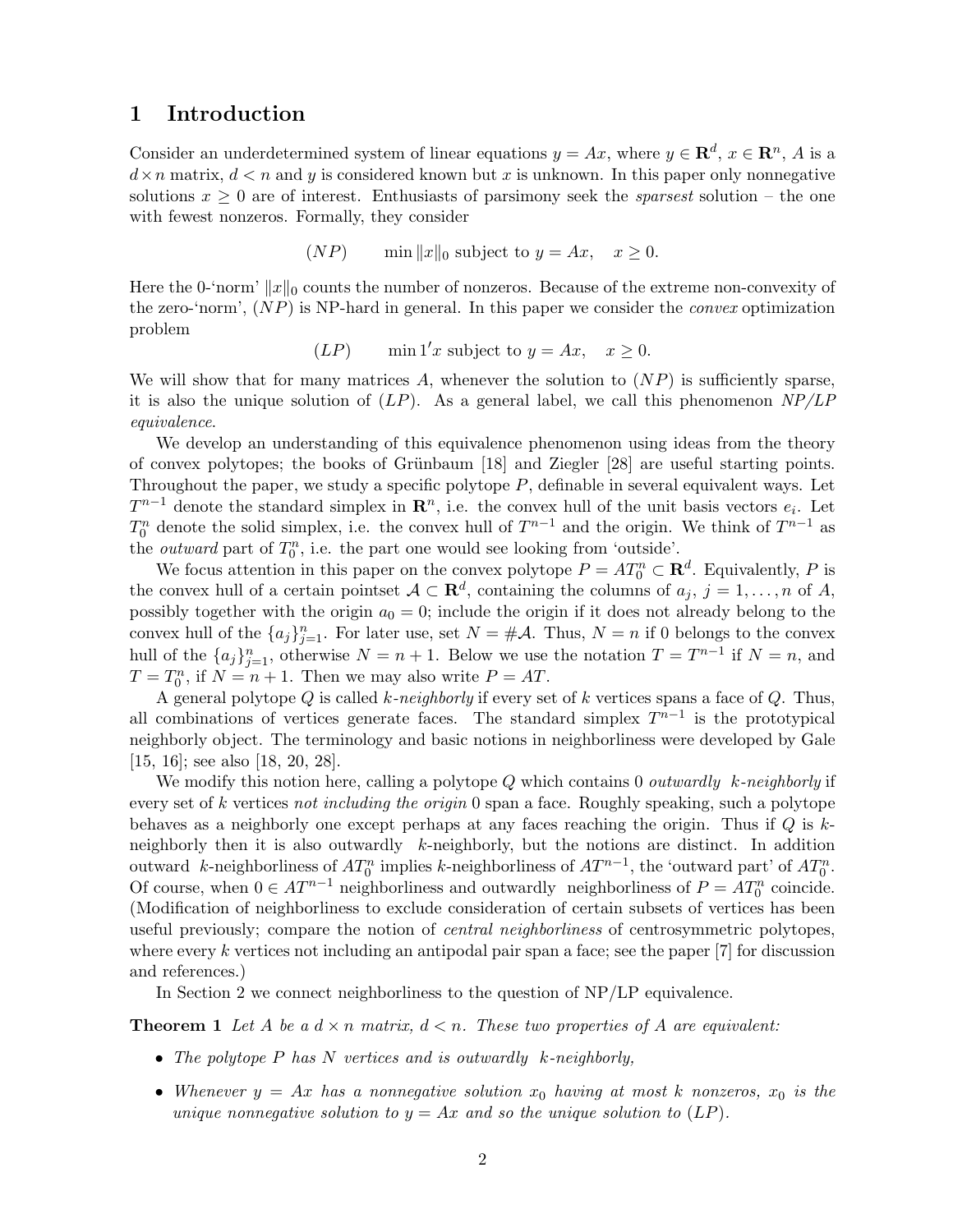Formalizing the notion of sparsity threshold of a matrix  $A$ , we see that  $LP/NP$  equivalence holds up to a certain *breakdown point*; namely, the largest value m such that every sparse vector with fewer than m nonzeros is the uniquely recovered by  $(LP)$ . The highest value of k for which a polytope besides the d simplex can be k-neighborly is  $\lfloor d/2 \rfloor$  [15, 16, 18]. The degree of outward neighborliness of  $AT_0^n$  is not better than the degree of neighborliness of  $AT^{n-1}$ . Hence if  $n > d$ , the equivalence breakdown point is not better than  $\lfloor d/2 \rfloor + 1$ .

#### 1.1 Neighborly Polytopes

A polytope is called *neighborly* if it is k-neighborly for every  $k = 1, \ldots, \lfloor d/2 \rfloor$ . Many families of neighborly polytopes are known. In Section 3, we use Theorem 1 and the structure of standard families of neighborly polytopes to give:

**Corollary 1.1** Let  $d > 2$ . For every  $n > d$  there is a  $d \times n$  matrix A such that NP/LP equivalence holds with breakdown point  $\lfloor d/2 \rfloor + 1$ .

When we have a matrix  $A$  with this property, and a particular system of equations that must be solved, we can run  $(LP)$ ; if we find that the output has fewer nonzeros than half the number of equations, we infer that we have found the unique sparsest nonnegative solution.

For such matrices, if it would be very valuable to solve  $(NP)$  – because the answer would be very sparse – we can solve it by convex optimization. Conversely, it is exactly in the cases where the answer to  $(NP)$  would not be very sparse that it might also be very expensive to compute!

The standard examples of neighborly polytopes go back to Gale; some of these are reviewed in Section 3. They have interesting interpretations in terms of Fourier analysis and geometry of polynomials, and correspond to interesting matrices A. Section 3 shows how to apply them to get the above corollary and to get two results about inference in the presence badly incomplete data. The first concerns incomplete Fourier information:

**Corollary 1.2** Let  $\mu^{(0)}$  be a nonnegative measure supported on some subset of the n known points  $0 < t_1 < \cdots < t_n < 2\pi$ . Let  $\hat{\mu}_k$  denote the Fourier coefficient

$$
\hat{\mu}_k \equiv \sum_j \mu\{t_j\} \exp\{\sqrt{-1} \cdot kt_j\}.
$$

Suppose that  $y_k = \hat{\mu}_k^{(0)}$  $\binom{0}{k}$  is observed (without error) for  $k = 1, \ldots, m$ ,  $2m < n$ . If  $\mu^{(0)}$  is supported on at most m points, the problem

$$
\min \sum_j \mu\{t_j\} \quad \text{subject to } y_k = \hat{\mu}_k, \, k = 1, \dots, m; \qquad \mu\{t_j\} \ge 0, \quad j = 1, \dots n,
$$

has  $\mu^{(0)}$  as its unique solution.

Superficially, this problem seems improperly posed, since we have  $n$  unknowns – the mass of  $\mu$  at each of the n points  $t_i$  – with only  $2m < n$  data  $\hat{\mu}_k$  to constrain them. Yet if the underlying object  $\mu^{(0)}$  is sparsely supported, it is uniquely recoverable, in fact by convex optimization.

A parallel result can be given for partial Laplace transformation.

**Corollary 1.3** Let  $\mu^{(0)}$  be a nonnegative measure supported on some subset of the n known points  $-\infty < \tau_1 < \cdots < \tau_n < \infty$ . Let  $\tilde{\mu}_k$  denote the Laplace transform value

$$
\tilde{\mu}_k \equiv \sum_j \mu\{\tau_j\} \exp\{k\tau_j\}.
$$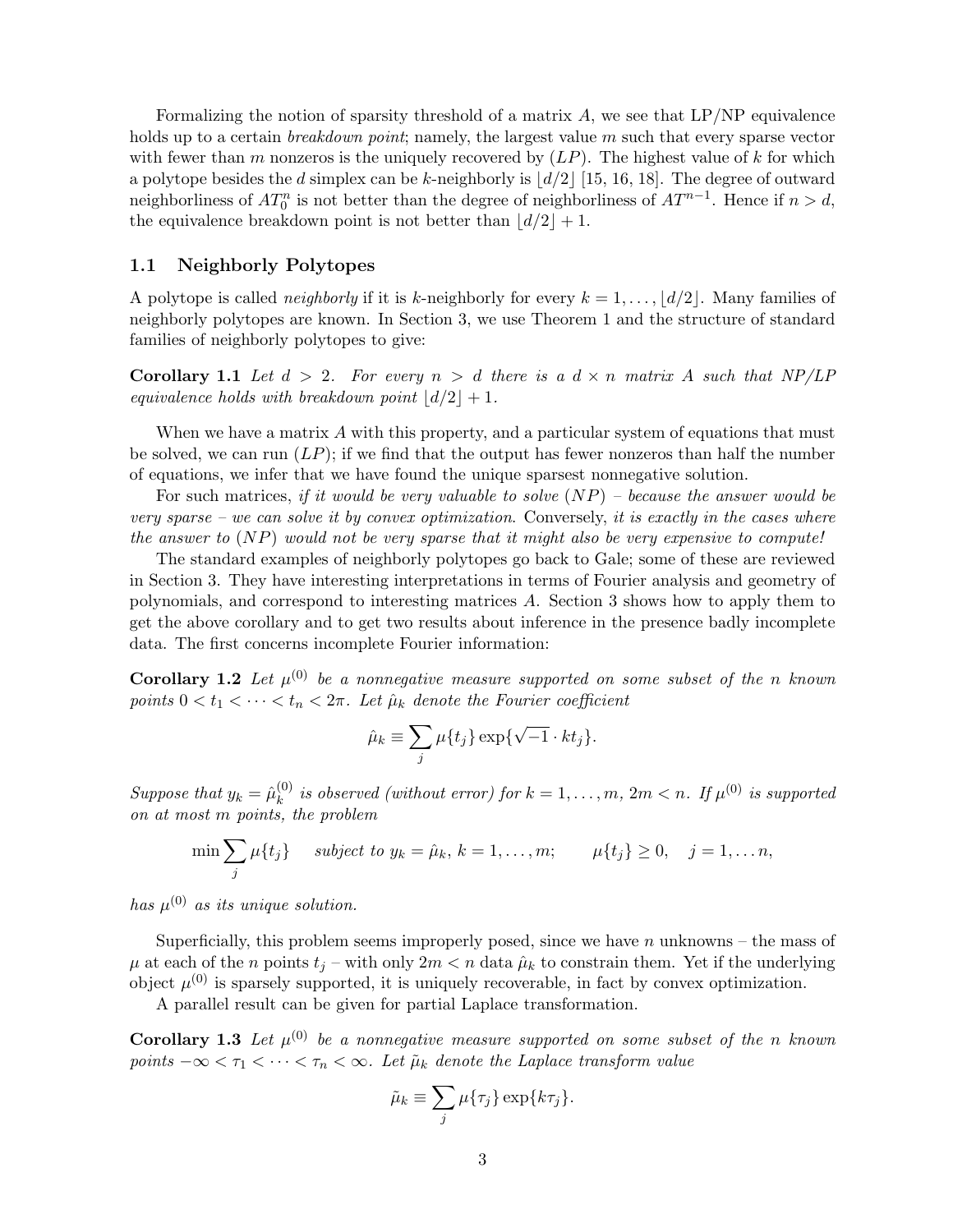|             |                   | $\delta = .1$ $\delta = .25$ $\delta = .5$ $\delta = .75$ $\delta = .9$ |                         |  |
|-------------|-------------------|-------------------------------------------------------------------------|-------------------------|--|
| $\rho_N$    |                   | $0.060131$   $0.087206$   $0.133457$   $0.198965$   $0.266558$          |                         |  |
| $\rho_{VS}$ | .364970   .558121 |                                                                         | $\pm 765796 \pm 902596$ |  |

Table 1: Phase transitions  $\rho_N$  and  $\rho_{VS}$  in strong and weak neighborliness

Suppose that  $y_k = \tilde{\mu}_k^{(0)}$  $\binom{0}{k}$  is observed (without error) for  $k = 1, \ldots, m, m < n$ . If  $\mu^{(0)}$  is suported on at most  $m/2$  points, the problem

$$
\min \sum_{j} \mu\{t_j\} \quad \text{subject to } y_k = \tilde{\mu}_k, \, k = 1, \dots, m; \qquad \mu\{\tau_j\} \ge 0, \quad j = 1, \dots n
$$

has  $\mu^{(0)}$  as its unique solution.

This problem again seems improperly posed, since we have n unknowns but only  $m < n$  (real) data. Yet if  $\mu^{(0)}$  is sparsely supported, it is uniquely recoverable, again by linear programming.

These corollaries are stated in a form that would be familiar to those in the signal-processing community, and in that form are not new. The first follows from a result in Donoho, Johnstone, Hoch and Stern [10, Theorem 3]; both follow from recent work by Jean-Jacques Fuchs [14] which we learned of after this paper was first submitted. In fact the basic idea behind both results was known to Carathéodory  $[4, 5]$  although not stated in this form.

These corollaries are proved here using the neighborliness of polytopes deriving from special curves in  $\mathbb{R}^d$ . This illustrates the point made by Theorem 1: results about neighborliness are *equivalent to* results about uniqueness. In some polytope literature confusion seems to have arisen, suggesting for example, that Carathéodory knew about neighborly polytopes, discounting Gale's contribution. In our view, Carathéodory pioneered uniqueness, Gale pioneered neighborliness, and others conflated the two, in effect anticipating the equivalence implied by Theorem 1, but apparently without making that equivalence explicit.

#### 1.2 Random Polytopes

When introducing the neighborliness concept, Gale suggested that 'most' polytopes are neighborly [15]. Recently, the authors [11] studied neighborliness of random polytopes, considering high-dimensional cases  $d_n = [\delta n]$ , n large. They derived a function  $\rho_N$  such that polytopes P with n Gaussian-distributed vertices in  $\mathbf{R}^d$  were roughly  $\rho_N(d/n) \cdot d$ -neighborly for large n. Thus, if  $n = 2d$ , they found  $\rho_N(d/n) \approx .133$ ; compare Table 1. Applying their results gives

**Corollary 1.4** Fix  $\epsilon > 0$ . Let  $A_{d,n}$  denote a random  $d \times n$  matrix with columns drawn independently from a multivariate normal distribution on  $\mathbf{R}^d$  with nonsingular covariance matrix. Suppose d and n are proportionally-related by  $d_n = \lfloor \delta n \rfloor$ . Then, with overwhelming probability for large n,  $A_{d,n}$  offers the property of LP/NP equivalence up to breakdown point  $\geq (\rho_N(\delta)-\epsilon)d$ .

Line 1 of Table 1 gives results for different aspect ratios  $\delta = d/n$  of the nonsquare matrix A. Thus if  $n = 10d$ , so the corresponding system is underdetermined by a factor 10, the typical matrix  $\vec{A}$  with Gaussian columns offers  $\text{LP}/\text{NP}$  equivalence up to breakdown point exceeding .06d. For the typical A and for *every* problem instance y generated by a sparse vector x with nonzeros  $\leq 0.06$  times the number of equations,  $(LP)$  delivers the sparsest solution.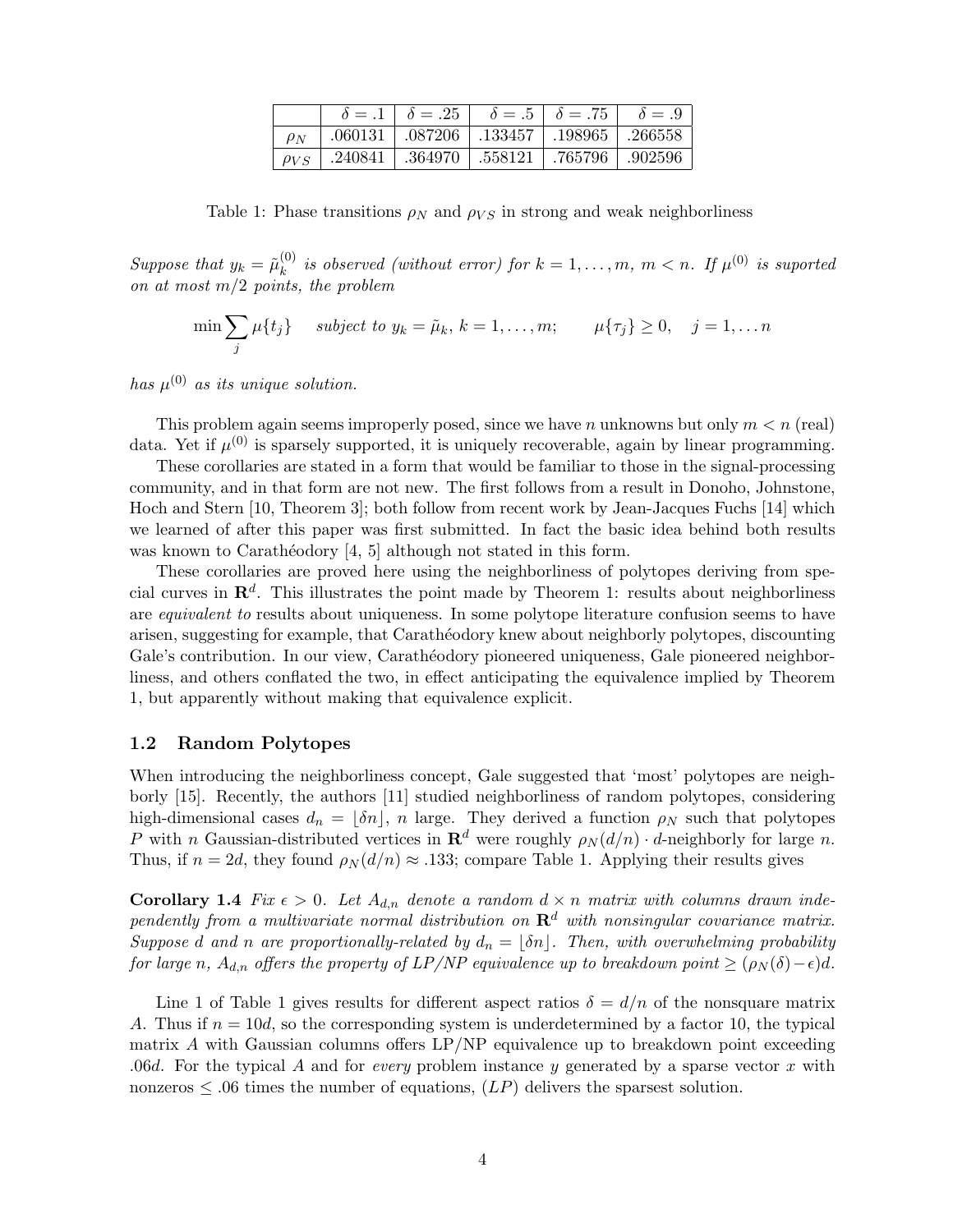#### 1.3 Weak Neighborliness and Weak Equivalence

The notion of  $NP/LP$  equivalence developed in Theorem 1 demands, for a given A, equivalence at all problem instances  $(y, A)$  generated by any nonnegative sparse vector  $x_0$  with at most k nonzeros. A weaker notion considers equivalence merely for most such problem instances. This idea is developed in Section 4 below, where it is shown that for matrices A where the corresponding pointset A is in general position NP/LP equivalence at a certain instance  $y = Ax_0$ depends only on the support of  $x_0$  and not the values of  $x_0$  on its support. Hence, we define a measure on problem instances by simply counting the fraction of support sets of size  $k$  with a given property. We then meaningfully speak of a given A offering  $NP/LP$  equivalence for most problem instances having nonnegative sparse solutions with most k nonzeros.

We can also define two weaker notions of classical (resp. outward ) neighborliness, saying that the polytope P is  $(k, \epsilon)$ -weakly neighborly (resp. weakly outwardly neighborly) if, among all k-membered subsets of vertices (resp. among those not including 0), all except a fraction  $\epsilon$  span k−1-faces of P. As it turns out, if the points A are in general position, weak neighborliness of P is the same thing as saying that  $P = AT$  has at least  $(1 - \epsilon)$  times as many  $(k - 1)$ -dimensional faces as T. Hence, the notion of weak-neighborliness is really about numbers of faces. We say that a face is zerofree if 0 does not occur as a vertex.

**Theorem 2** Let A be a  $d \times n$  matrix,  $d \leq n$  with pointset A in general position. For  $1 \leq k \leq n$  $d-1$ , these two properties of A are equivalent

- The polytope  $P = AT$  has at least  $(1 \epsilon)$  times as many zerofree  $(k 1)$ -faces as T,
- Among all problem instances  $(y, A)$  generated by some nonnegative vector  $x_0$  with at most k nonzeros, the solutions to (NP) and to (LP) are identical, except in a fraction  $\leq \epsilon$  of instances.

The authors [11], in recent work on high-dimensional random polytopes counted the faces of randomly-projected simplices. Building on work of Affentranger and Schneider [1] and especially Vershik and Sporyshev [27] they considered the case where d and n are large and proportional, and were able to get precise information about the phase transition between prevalence and scarcity of weak-neighborliness as k increases from 1 to  $d-1$ . They studied a function  $\rho_{VS}$  (in honor of Vershik and Sporyshev who first implicitly characterized it) that maps out the phase transition in weak-neighborliness. Fix  $\epsilon > 0$  and consider n large. Weak-neighborliness typically holds for  $k < \rho_{VS}(d/n) \cdot d \cdot (1-\epsilon)$ , while for  $k > \rho_{VS}(d/n) \cdot d \cdot (1+\epsilon)$ , weak neighborliness typically fails. They also showed that the same conclusions hold for weak outward neighborliness as for weak neighborliness. Numerical results are given in Table 1, in particular, the second line, where  $\rho_{VS}(0.1) \approx 0.24$ . Informally, for most 10-fold underdetermined matrices A and most vectors with fewer nonzeros than 24% of the number of rows in A, the sparsest nonnegative solution can be found by  $(LP)$ . In contrast,  $\rho_N(1) \approx 0.06$ . Informally, if for a typical matrix A we insist that every instance of  $(NP)$  with a sufficiently sparse solution be solvable by  $(LP)$ , then 'sufficiently sparse' must mean at most  $6\%$  d.

As a corollary, we obtain the following. Let  $S_+(d, n, k)$  denote the collection of all systems of equations  $(y, A)$  having a nonnegative solution  $x_0$  with at most k nonzeros. When A is a matrix with columns in general position, equivalence between  $(NP)$  and  $(LP)$  depends only on the support of  $x_0$ , as discussed in Lemma 4.2. Place a probability measure on  $S_+(d, n, k)$  which makes the nullspace of A uniformly distributed among  $n - d$  subspaces of  $\mathbb{R}^n$  and which makes the support of the sparsest solution uniform on k-subsets of n objects. Using Table 1's entry showing  $\rho_{VS}(1/2) > .558$ , we have the following: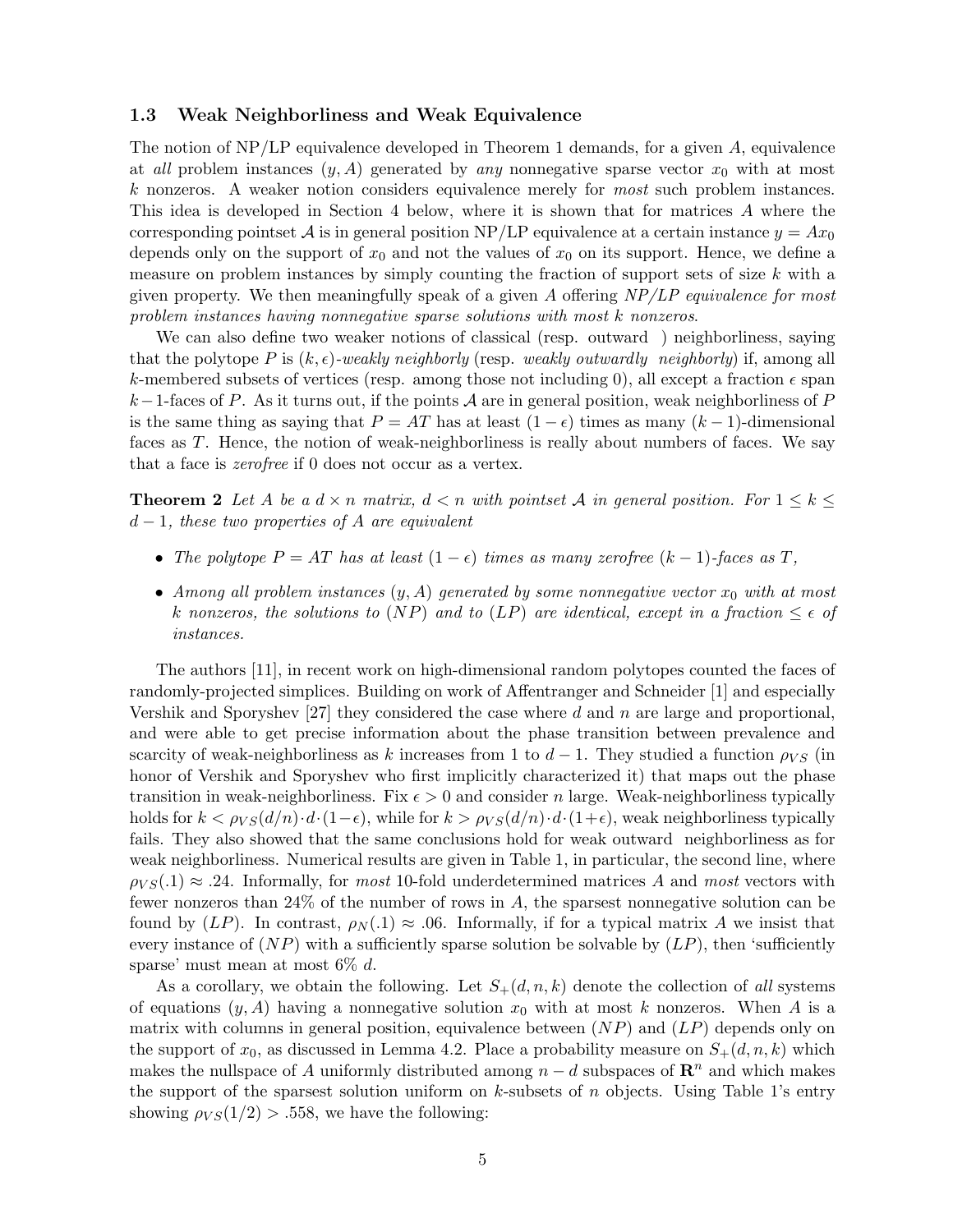**Corollary 1.5** Consider the systems of equations  $(y, A)$  in  $S_+(n, 2n, .558n)$ . For n large, the overwhelming majority of such  $(y, A)$  pairs exhibit  $NP/LP$  equivalence.

#### 1.4 Contents

Section 2 proves Theorem 1, while Section 3 explains how Corollaries 1.1-1.2-1.3-1.4 follow from Theorem 1 and existing results in polytope theory. Section 4 studies weak neighborliness and justifies Corollary 1.5. Section 5 discusses  $(LP)$  in settings not neighborly in the usual sense, extensions to noisy data, and extensions to situations when nonnegativity is not enforced. Positivity is seen to be a powerful constraint.

## 2 Equivalence

#### 2.1 Preliminaries

To begin, we relate  $(LP)$  to the polytope P. Note that the value of  $(LP)$  is a function of  $y \in R^d$ :

$$
V(y) \equiv val(LP) = \inf 1'x \text{ subject to } y = Ax, \quad x \ge 0.
$$

Note also that V is homogeneous:  $V(ay) = aV(y), a > 0$ . We have defined the polytope  $P = AT$ so that it is simply the 'unit ball' for  $V$ :

$$
P = \{ y : y \in AR_+^n \text{ and } V(y) \le 1 \}.
$$

To see this, write conv for the convex hull operation. The convexity and homogeneity of V guarantees that the right side is  $\text{conv}(\{0\} \cup \{a_j\}_{j=1}^n)$ . We have defined P by cases; if  $0 \in \text{conv}(\{a_j\}_{j=1}^n), P = AT^{n-1}$ ; otherwise  $P = AT_0^n$ . In each case  $P = \text{conv}(\{0\} \cup \{a_j\}_{j=1}^n)$ .

We call *subconvex* combination a linear combination with nonnegative combinations summing to at most one. The previous paragraph can be reformulated so:

**Lemma 2.1** Consider the problem of representing  $y \in \mathbb{R}^d$  as a subconvex combination of the columns  $(a_1, \ldots, a_n)$ . This problem has a solution if and only if  $val(LP) \leq 1$ . If this problem has a unique solution then (LP) has a unique solution for this y.

We adopt standard notation concerning convex polytopes; see [18] for more details. In discussing the (closed, convex) polytope P, we commonly refer to its vertices  $v \in \text{vert}(P)$  and k-dimensional faces  $F \in \mathcal{F}_k(P)$ .  $v \in P$  will be called a vertex of P if there is a linear functional  $\lambda_v$  separating v from  $P\setminus\{v\}$ , i.e. a value c so that  $\lambda_v(v) = c$  and  $\lambda_v(x) < c$  for  $x \in P$ ,  $x \neq c$ . Thus  $P = \text{conv}(\text{vert}(P))$ . Vertices are just 0-dimensional faces, and a k-dimensional face of P is a k-dimensional set  $F \subset P$  for which there exists a separating linear functional  $\lambda_F$ , so that  $\lambda_F(x) = c, x \in F$  and  $\lambda_F(x) < c, x \notin F$ . Faces are convex polytopes, each one representable as the convex hull of a subset vert $(F) \subset \text{vert}(P)$ ; thus if F is a face,  $F = \text{conv}(\text{vert}(F))$ . A k-dimensional face will be called a k-simplex if it has  $k+1$  vertices. Important for us will be the fact that for  $k$ -neighborly polytopes, all the low-dimensional faces are simplices.

It is standard to define the face numbers  $f_k(P) = \# \mathcal{F}_k(P)$ . We also need the simple observation that

$$
\text{vert}(AT) \subset A \,\text{vert}(T),\tag{2.1}
$$

which implies

$$
\mathcal{F}_{\ell}(AT) \subset A\mathcal{F}_{\ell}(T), \qquad 0 \le \ell < d; \tag{2.2}
$$

and so the numbers of vertices obey

$$
f_0(AT) \le f_0(T). \tag{2.3}
$$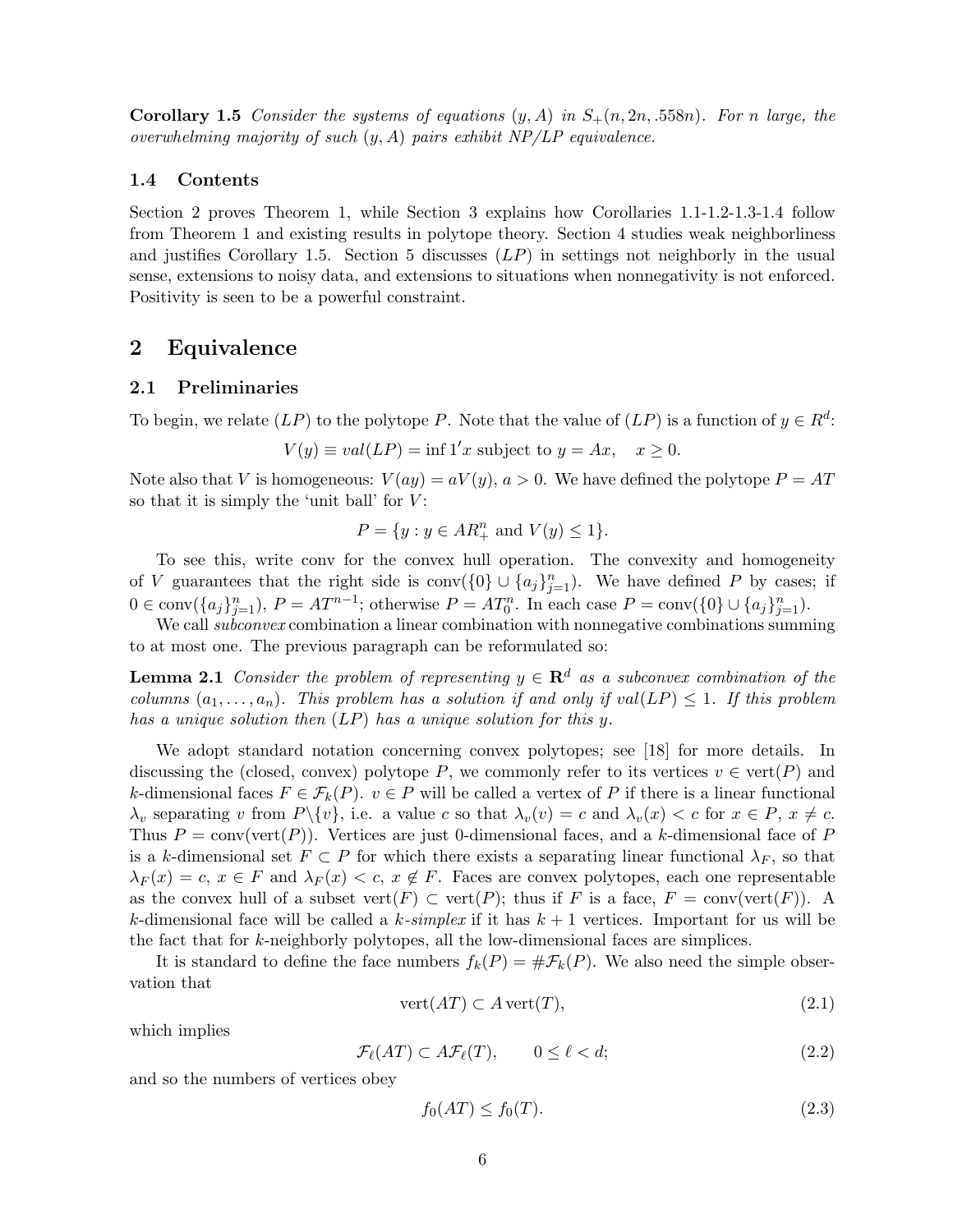#### 2.2 Basic Insights

Theorem 1 involves two insights recorded here without proof. Similar lemmas were recently proven in [7]. The first explains the importance and convenience of having simplicial faces of P.

**Lemma 2.2 (Unique Representation).** Consider a k-face  $F \in \mathcal{F}_k(P)$  and suppose that F is a k-simplex. Let  $x \in F$ . Then

[a] x has a unique representation as a convex combination of vertices of P.

[b] This representation places nonzero weight only on vertices of F.

Conversely, suppose that F is a k-dimensional closed convex subset of P with properties  $[a]$  and [b] for every  $x \in F$ . Then F is a k-simplex and a k-face of P.

The second insight: outward  $k$ -neighborliness can be thought of as saying that the lowdimensional zerofree faces of P are simply images under A of the faces of  $T^{n-1}$ , and hence simplices.

Lemma 2.3 (Alternate Form of Neighborliness). Suppose the polytope  $P = AT$  has N vertices and is outwardly k-neighborly. Then

$$
\forall \ell = 0, \dots, k - 1, \quad \forall \ F \in \mathcal{F}_{\ell}(T^{n-1}), \quad AF \in \mathcal{F}_{\ell}(AT). \tag{2.4}
$$

Conversely, suppose that  $(2.4)$  holds; then  $P = AT$  has N vertices and is outwardly k-neighborly.

#### 2.3 Theorem 1, Forward Direction

We suppose that P is outwardly k-neighborly, that the nonnegative vector  $x_0$  has at most k nonzeros, and show that the unique solution of  $(LP)$  is precisely  $x_0$ . We assume without loss of generality that the problem is scaled so that  $1'x_0 = 1$ ; thus  $x_0 \in T^{n-1}$ .

Now since  $x_0$  has at most k nonzeros, it belongs to a  $k-1$ -dimensional face F of the simplex:  $F \in \mathcal{F}_{k-1}(T^{n-1})$ . Hence y belongs to AF, which, by outward neighborliness and Lemma 2.3, is a  $k-1$ -dimensional face of P. Now, by Lemma 2.2, y has a unique representation by the vertices of  $P$ , which is a representation by the vertices of  $AF$  only, and which is unique. But  $x_0$  already provides such a representation. It follows that  $x_0$  is the unique representation for y obeying

 $1'x \leq 1$ .

Hence it is the unique solution of  $(LP)$ .

#### 2.4 Theorem 1, Converse Direction

By hypothesis, A has the property that, for every  $y = Ax_0$  where  $x_0$  has no more than k nonzeros,  $x_0$  is the unique solution to the instance of  $(LP)$  generated by y. We will show that P has n vertices and is k-neighborly.

By considering the case  $k = 1$  with every  $x_i = e_i$ , we learn that in each case the corresponding  $y_i = Ax_i$  belongs to P and is uniquely representable among subconvex combinations of  $(a_j)_{j=1}^n$ simply by  $a_i$ . This implies by Lemma 2.2 above that each  $y_i$  is a vertex of P, so P has at least n vertices. Now if  $0 \notin \text{conv}\{a_j\}_{j=1}^n$ , 0 is also a vertex of P. Since by  $(2.3)$  the number of vertices of  $P = AT$  is at most the number of vertices of T, we see that P has exactly N vertices.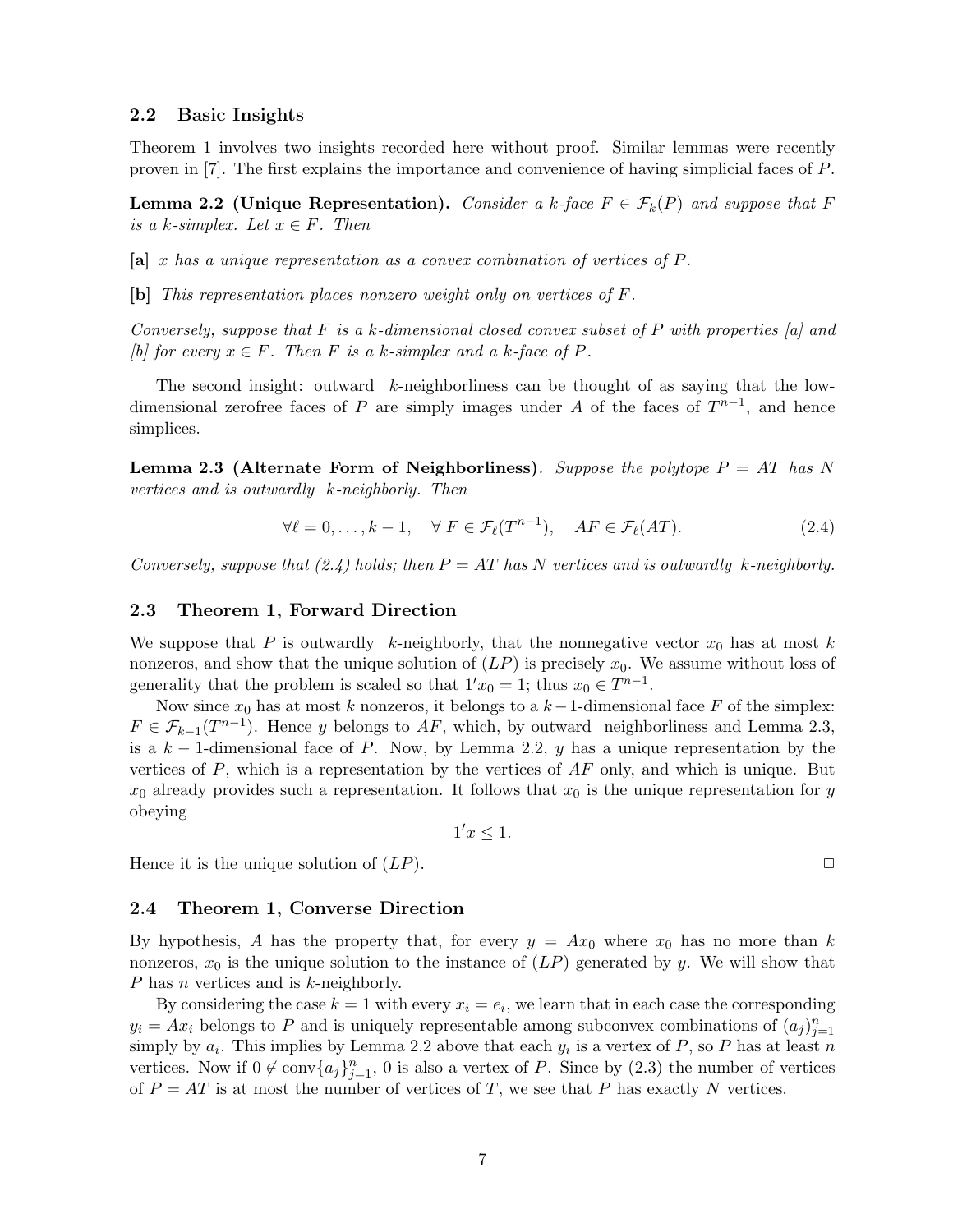Consider now  $k > 1$ , and a collection of k disjoint indices  $i_1, \ldots i_k$ ,  $1 \leq i_\ell \leq n$ . By hypothesis, for every  $x_0$  of the form

$$
x_0 = \sum_{\ell=1}^k \alpha_\ell e_{i_\ell},
$$

with  $\alpha_\ell \geq 0$  and  $\sum_{\ell} \alpha_\ell = 1$ , the corresponding problem  $(LP)$  based on  $y = Ax_0$  has a unique solution, equal to  $x_0$ . Since this latter problem has a unique solution, there is (by Lemma 2.1) a unique solution to the problem of representing each such  $y$  as a subconvex combination of columns of A, and that solution is provided by the corresponding  $x_0$ . All the  $x_0$  under consideration populate a face F of  $T^{n-1}$ , determined by  $i_1, \ldots, i_k$ . By the converse part of Lemma 2.2, AF is a face in  $\mathcal{F}_{k-1}(AT)$ .

Combining the last two paragraphs with the converse part of Lemma 2.3, we conclude that P has N vertices and is outwardly k-neighborly.  $\square$ 

## 3 Corollaries

We first mention a standard fact about convex polytopes: [15], [18, Chapter 7].

**Theorem 3.1** For every  $n > d > 1$  there are  $\lfloor d/2 \rfloor$ -neighborly polytopes in  $\mathbb{R}^d$  with n vertices.

Examples are provided by the cyclic polytopes, which come in two standard families:

• 'Moment Curve' Cyclic Polytopes. Let  $0 \le t_1 < \cdots < t_n < \infty$ , and let the j-th column of the  $d \times n$  matrix A be given by

$$
a_j = M(t_j), \quad j = 1, \ldots, n,
$$

where  $M: \mathbf{R}_{+} \mapsto \mathbf{R}^{d}$  is the so-called moment curve

$$
M(t) = (t, t^2, \dots, t^d)^T.
$$

The polytope obtained from the convex hull of the  $(a_j)_{j=1}^n$  is  $\lfloor d/2 \rfloor$  neighborly; see Gale [16]. Note that  $A$  is a kind of non-square Vandermonde matrix.

• 'Trigonometric' Cyclic Polytopes. Let  $0 < t_1 < \cdots < t_n < 2\pi$ , and, for  $d = 2m$ , let the j-th column of the  $d \times n$  matrix A be given by  $a_j = F(t_j)$  where  $F : [0, 2\pi) \mapsto \mathbf{R}^d$  is the trigonometric moment curve

$$
F(t) = (\cos(t), \sin(t), \cos(2t), \sin(2t), \dots, \cos((d/2)t), \sin((d/2)t))^T.
$$

The polytope obtained from the convex hull of the  $(a_j)_{j=1}^n$  is  $\lfloor d/2 \rfloor$ -neighborly, again see [16]. Note that A is a kind of non-square Fourier matrix.

Existing proofs of neighborliness of moment curve polytopes [16, 18], after a simple adaptation, give Corollary 1.1. Note that  $t_1 = 0$  is an allowable value for which a polytope conv $\{M(t_i)\}\$ is  $\vert d/2\vert$ -neighborly; since  $M(0) = 0$ , it follows that, for any specific choice for  $t_1, P = \text{conv}(\{0\} \cup \{M(t_j)\}_{j=1}^n)$  is  $\lfloor d/2 \rfloor$  neighborly, as, when  $t_1 \neq 0$ , one could view P as conv $\{M(t_j)\}_{j=0}^n$  with  $t_0 = 0$ . We conclude that every  $P = \text{conv}(\{0\} \cup \{M(t_j)\}_{j=1}^n)$  is outwardlyneighborly. Hence, defining the matrix  $A = [M(t_1), \ldots, M(t_n)]$  we get  $(LP)$ -(NP)-equivalence up to breakdown point  $\lfloor d/2 \rfloor$ . Corollary 1.1 follows.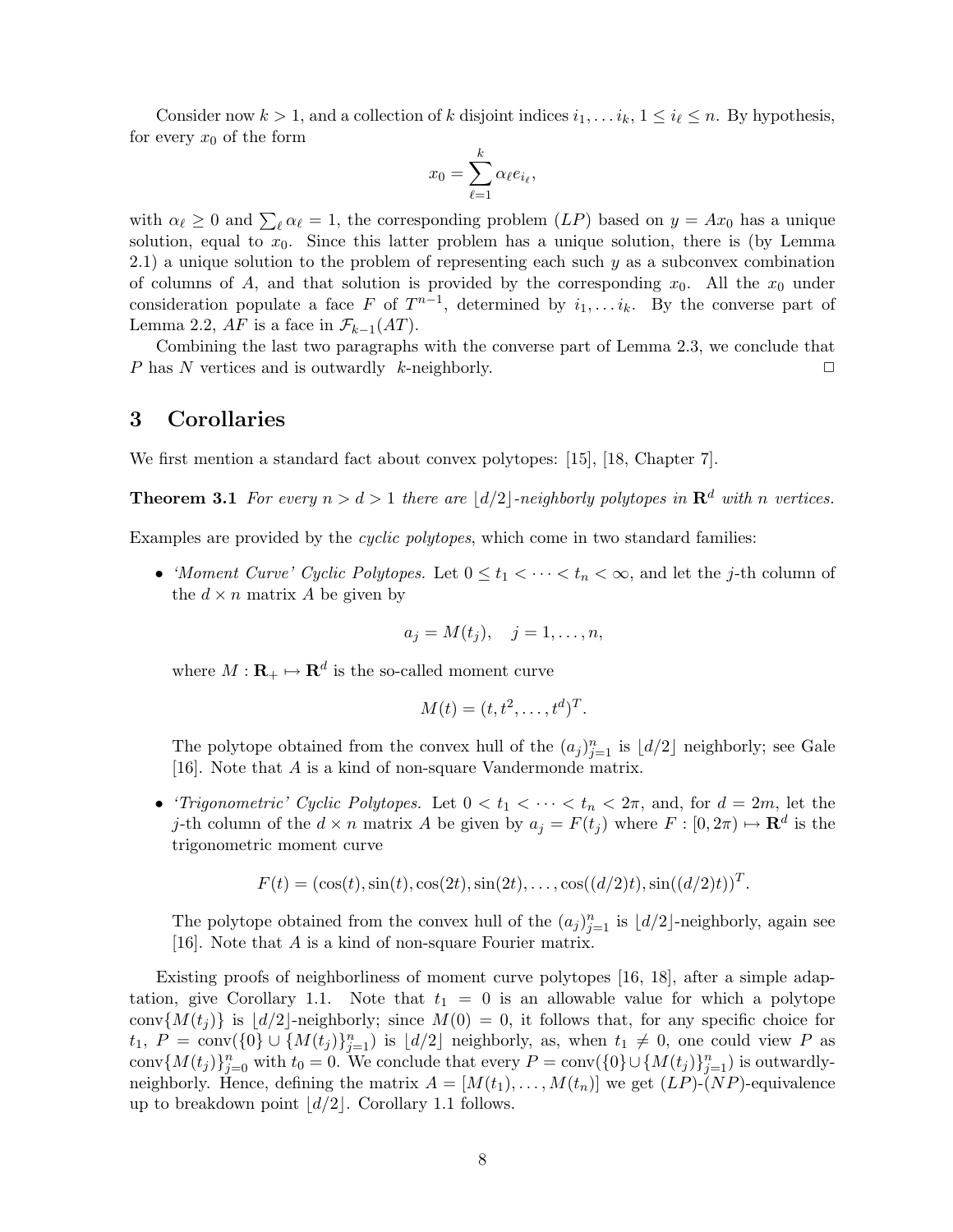Corollary 1.3 also follows from the outward-neighborliness of  $P = \text{conv}(\{0\} \cup \{M(t_i)\}_i)$ . Let  $y_k$  =  $\tilde{\mu}^{(0)}_k$ <sup>(0)</sup>. Represent  $\mu^{(0)}$  by a vector  $x_0$  with n entries, the j-th one representing  $\mu^{(0)}\{\tau_j\}$ . Define  $t_j = \exp(\tau_j)$ ,  $j = 1, \ldots, n$ , and note that  $y = Ax_0$  where A is the partial Vandermonde matrix associated with the moment curves above. Since the polytope associated to A is  $\lfloor d/2 \rfloor$ outwardly-neighborly, if the measure  $\mu^{(0)}$  is supported in no more than  $\lfloor d/2 \rfloor$  points, it is uniquely recovered from data  $y$  by solving  $(LP)$ .

To obtain Corollary 1.2, we apply the neighborliness of trigonometric cyclic polytopes in the Appendix, proving

#### **Lemma 3.1** The polytope conv( $\{0\} \cup \{F(t_j)\}\$ ) is outwardly  $\lfloor d/2 \rfloor$ -neighborly.

Applying this, we can obtain Corollary 1.2. Break the  $m$  observed complex data into real parts and imaginary parts, giving a vector y of length  $d = 2m$ . Since  $\mu^{(0)}$  is a nonnegative measure supported at  $0 < t_1 < \cdots < t_n < 2\pi$ , represent it as a vector  $x_0$  with j-entry  $\mu^{(0)}\{t_j\}$ . The data y are related to the vector  $x_0$  through  $y = Ax_0$  where A is the above partial Fourier matrix. The corresponding polytope is neighborly. Hence if the nonnegative vector  $x_0$  has no more than  $m = d/2$  nonzeros, it will be uniquely reconstructed (despite  $n > d$ ) from the data y by  $(LP)$ . (As stated earlier, Corollary 1.2 also follows from [10, Theorem 3]; in fact the underlying calculation in the proof of Theorem 3 in [10] can be seen to be the same as the 'usual' one in proving neighborliness of trigonometric cyclic polytopes, although at the time of [10] this connection was not known.) After this paper was originally submitted, the authors learned of work by Jean-Jacques Fuchs [14] also implying Corollaries 1.2-1.3.

A wide range of neighborly polytopes is known. A standard technique (already used in the two examples above) is to take *n* points on a curve  $C: \mathbf{R} \mapsto \mathbf{R}^{d}$  [6, 22]. The curve must be a so-called *curve of order d*, meaning that each hyperplane of  $\mathbb{R}^d$  intersects the curve in at most d points. This construction is of course intimately connected with the theory of Moment Spaces and with unicity of measures having specified moments [19]. Constructions based on oriented matroids and totally positive matrices have also been made by Sturmfels; see [25, 24]. In the context of this paper, we note that if such a curve passes through the origin, then of course conv( $\{0\} \cup \{C(t_i)\}\$ ) is neighborly, and so outwardly-neighborly as well. However, as Lemma 3.1 shows, outward neighborliness is possible even when such a curve does not pass through the origin,

Sturmfels has even shown that (for even d) in some sense curves of order d offer the 'only' example of neighborly polytopes (up to isomorphism). In short, it is known that polytopes offering full  $\lfloor d/2 \rfloor$  neighborliness are special.

What is the generic situation? Gale [15] proposed that in some sense 'most' polytopes are neighborly. Goodman and Pollack [1] proposed a natural model of 'random polytope' in dimension d with n vertices. They suggested to take the standard simplex  $T^{n-1}$  and apply a uniformly-distributed random projection, getting the random polytope  $P = AT^{n-1}$ . Vershik and Sporyshev considered this question in the case where d and n increase to  $\infty$  together in a proportional way. The companion paper [11] revisits the Vershik-Sporyshev model, asking about neighborliness of the resulting high-dimensional random polytopes. It proves:

**Theorem 3** Let  $0 < \delta < 1$ , let n tend to infinity along with  $d = d_n = |\delta n|$ , and let  $A = A_{d,n}$ be a random d by n orthogonal projection. There is  $\rho_N(\delta) > 0$  so that, for  $\rho < \rho_N(\delta)$ , with overwhelming probability for large n,  $P = AT^{n-1}$  is  $|\rho d|$ -neighborly.

Thus, typical Goodman-Pollack polytopes have neighborliness 'proportional to dimension'. (This result permits, but does not imply, that polytopes are not fully neighborly; i.e. the fact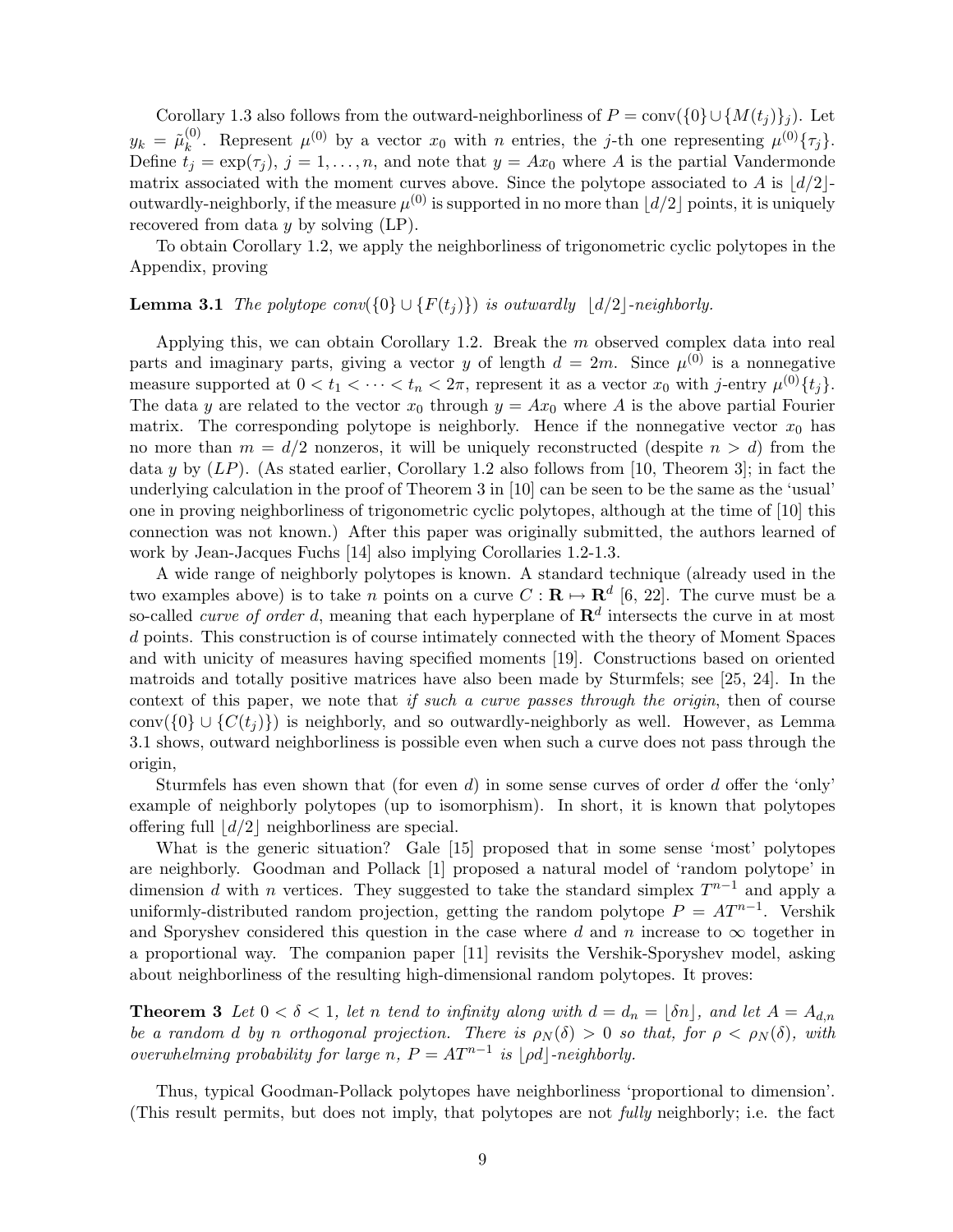that  $\rho_N < 0.5$  allows the possibility that k-neighborliness may not hold up to the upper limit  $k = |d/2|$ . The lack of full neighborliness for  $\delta < .42$  can be inferred from the lack of  $d/2$ -weak neighborliness described below. )

The Goodman-Pollack model is broader than at first appears. By a result of Baryshnikov and Vitale  $[2]$ ,  $P$  is affinely equivalent to the convex hull of a Gaussian random sample. We can conclude that

**Corollary 3.1** Let  $A = A_{d,n}$  denote a random  $d \times n$  matrix with columns  $a_j$ ,  $j = 1, \ldots, n$  drawn independently from a multivariate normal distribution on  $\mathbf{R}^d$  with nonsingular covariance. Suppose d and n are proportionally-related by  $d_n = |\delta n|$ . Let  $\rho < \rho_N(\delta)$ . Then, with overwhelming probability for large n,  $P = conv\{a_j\}_{j=1}^n$  is  $\lfloor \rho d \rfloor$ -neighborly.

The companion paper [11] implies that the preceding two results hold just as written also for  $P = AT_0^n$ , and  $P = \text{conv}(\{0\} \cup \{a_j\})$  respectively, when 'neighborly' is replaced by 'outwardly neighborly'. Corollary 1.4 follows.

## 4 Weak Neighborliness and Probabilistic Equivalence

#### 4.1 Individual Equivalence and General Position

We say there is *individual equivalence* (between NP and LP) at a specific  $x_0$  when, for that  $x_0$ , the result  $y = Ax_0$  generates instances of  $(NP)$  and  $(LP)$  which both have  $x_0$  as the unique solution. In such a case we say that  $x_0$  is a *point of individual equivalence*.

For general A the task of describing such points may be very complicated; we adopt a simplifying assumption. Recall the definition of A: Let  $a_0 = 0$  and, if  $0 \notin \text{conv}\{a_j\}_{j=1}^n$ , let  $\mathcal{A} = \{a_j\}_0^n$ . Otherwise let  $\mathcal{A} = \{a_j\}_1^n$ . We say that that A is in general position in  $\mathbf{R}^d$  if no k-plane of  $\mathbf{R}^d$  contains more than  $k+1$   $a_j$ 's (i.e. viewing the  $a_j$  as points of  $\mathbf{R}^d$ ). Under this assumption, the face structure of  $P$  is very easy to describe. A remark in [20, Page 81] (compare also [7]) proves

**Lemma 4.1** Suppose that A is in general position. Then for  $k \leq d-1$ , the k-dimensional faces of  $P = conv(A)$  are all simplicial.

Recalling Lemma 2.2, it follows that, when  $A$  is in general position, whenever y belongs to a k-dimensional face of P with  $k \leq d-1$ , there is a corresponding unique solution of  $(LP)$ . This remains true for every  $y$  in that same face of  $P$ , and the unique solution involves a convex combination of the vertices of that same face. The vertices are identified with members of A. Those members are identified either with the origin or with certain canonical unit basis vectors of  $\mathbb{R}^n$ . Hence, the collection of such convex combinations of vertices is in one-one correspondence with points in a specific k-face of T. Moreover, by the uniqueness in Lemma 2.2, a k-face of  $T$ can arise in this way in association with only one k-face of P. Hence for  $k \leq d-1$ , we have a bijection between k-faces of P, and a subset  $\mathcal{S}_k$  of the k-faces of T. We think of  $\mathcal{S}_k$  as the subset of k-faces of T destined to survive as faces under the projection  $T \mapsto AT$  onto  $\mathbb{R}^d$ .

The  $k$ -faces of  $T$  are in bijection with the supports of the vectors belonging to those faces. Since two vectors  $x_0$  and  $x_1$  with unit sum and with common support belong to the same face of T, and since each face as a whole survives or does not survive projection, we conclude:

**Lemma 4.2** Suppose that A is in general position and that  $x_0$  has at most  $d-1$  nonzeros. The property of individual equivalence depends only on the support of  $x_0$ ; if  $x_0$  and  $x_1$  have nonzeros in the same positions, then they are either both points of individual equivalence or neither points of individual equivalence.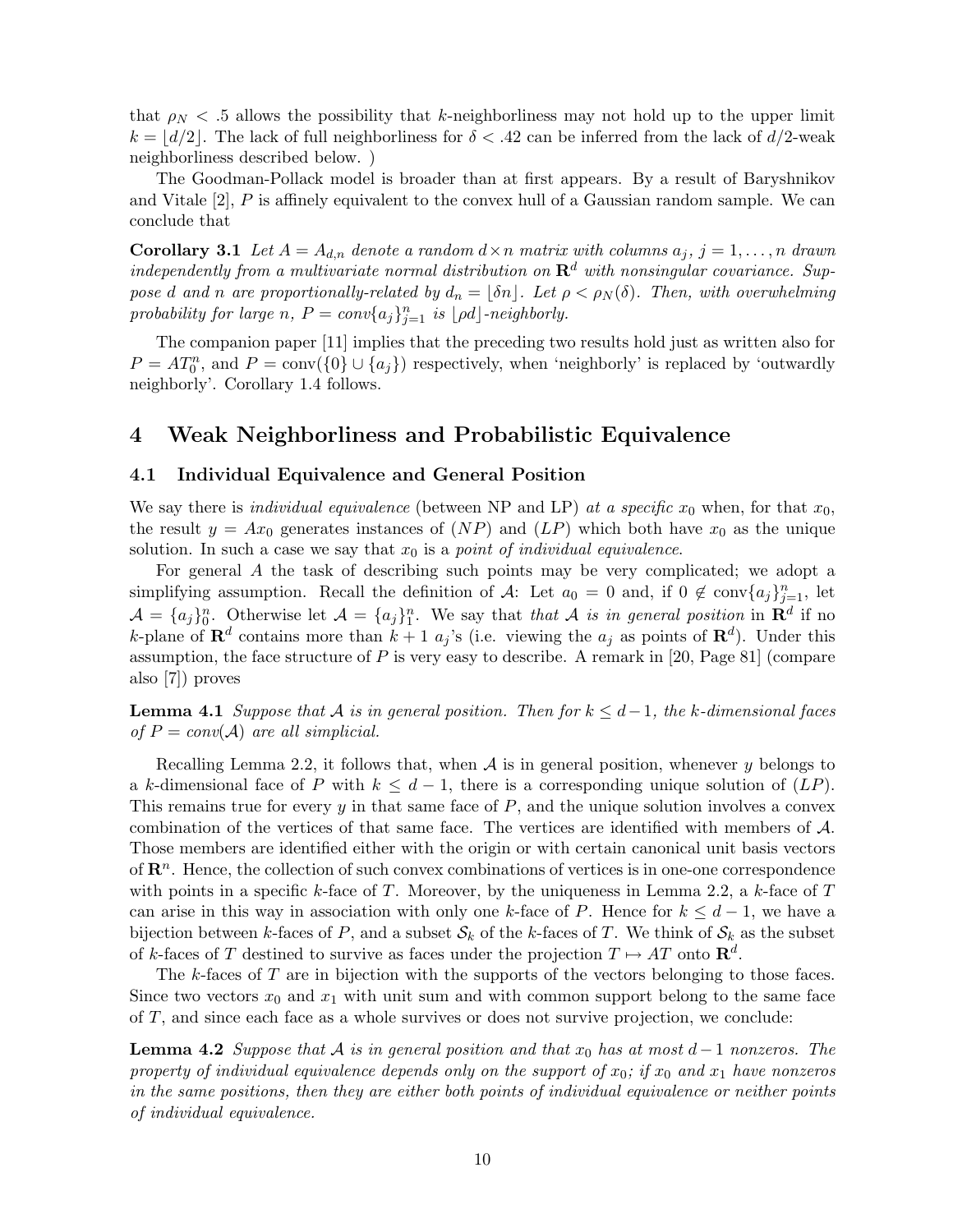

Figure 1: Empirical verification of the NP/LP equivalence phase transition as a function of  $\delta$ with  $d_n = [\delta n]$  and sparsity  $k = [\rho d_n]$  in the case of  $n = 200$ . The fraction of successes in (LP) recovering (NP) in gray scale, and the calculated weak neighborliness transition curve  $\rho_{VS}(\delta)$ overlaid in red. Note that weak neighborliness exceeds  $d/2$  for  $\delta > .425$ ; see Subsection 4.3.

There are of course  $\binom{n}{k}$  $k \choose k$  supports of size k. This gives us a natural way to measure 'typicality' of individual equivalence.

Definition 1 Given a  $d \times n$  matrix A, we say that a fraction  $\geq (1-\epsilon)$  of all vectors x with k nonzeros are points of individual equivalence if individual equivalence holds for a fraction  $\geq (1 - \epsilon)$  of all supports of size k.

A practical computer experiment can be conducted to approximate  $\epsilon$  for a given A and k. One randomly generates a sparse vector  $x_0$  with randomly-chosen support and arbitrary positive values on the support. One forms  $y = Ax_0$ , and solves  $(LP)$ . Then one checks whether the solution of  $(LP)$  is again  $x_0$ .  $\epsilon(A, k)$  can be estimated by the fraction of computer experiments where failure occurs. Experiments of this kind reveal that for A a typical random  $d \times 2d$ orthoprojector, individual equivalence is typical for  $k < .558d$ . See Figure 1, which shows that the experimental outcomes track well the prediction  $\rho_{VS}$ .

## 4.2 Individual Equivalence and Face Numbers

We are now in a position to prove Theorem 2 using the above lemmas. For a polytope Q possibly containing 0 as a vertex,  $f_k(Q)$  denote the number of *zerofree* k-faces, i.e. the number of faces of Q not having 0 as a vertex. Restating Theorem 2 in the terminology of this section we have:

**Theorem 4** Let A be in general position. These statements are equivalent for  $k < d$ :

• The zerofree face numbers of AT and T agree within a factor  $1 - \epsilon$ :

$$
(1 - \epsilon)\tilde{f}_{k-1}(T) \le \tilde{f}_{k-1}(AT) \le \tilde{f}_{k-1}(T).
$$

• A fraction  $\geq (1 - \epsilon)$  of all vectors with k nonzeros are points of individual equivalence.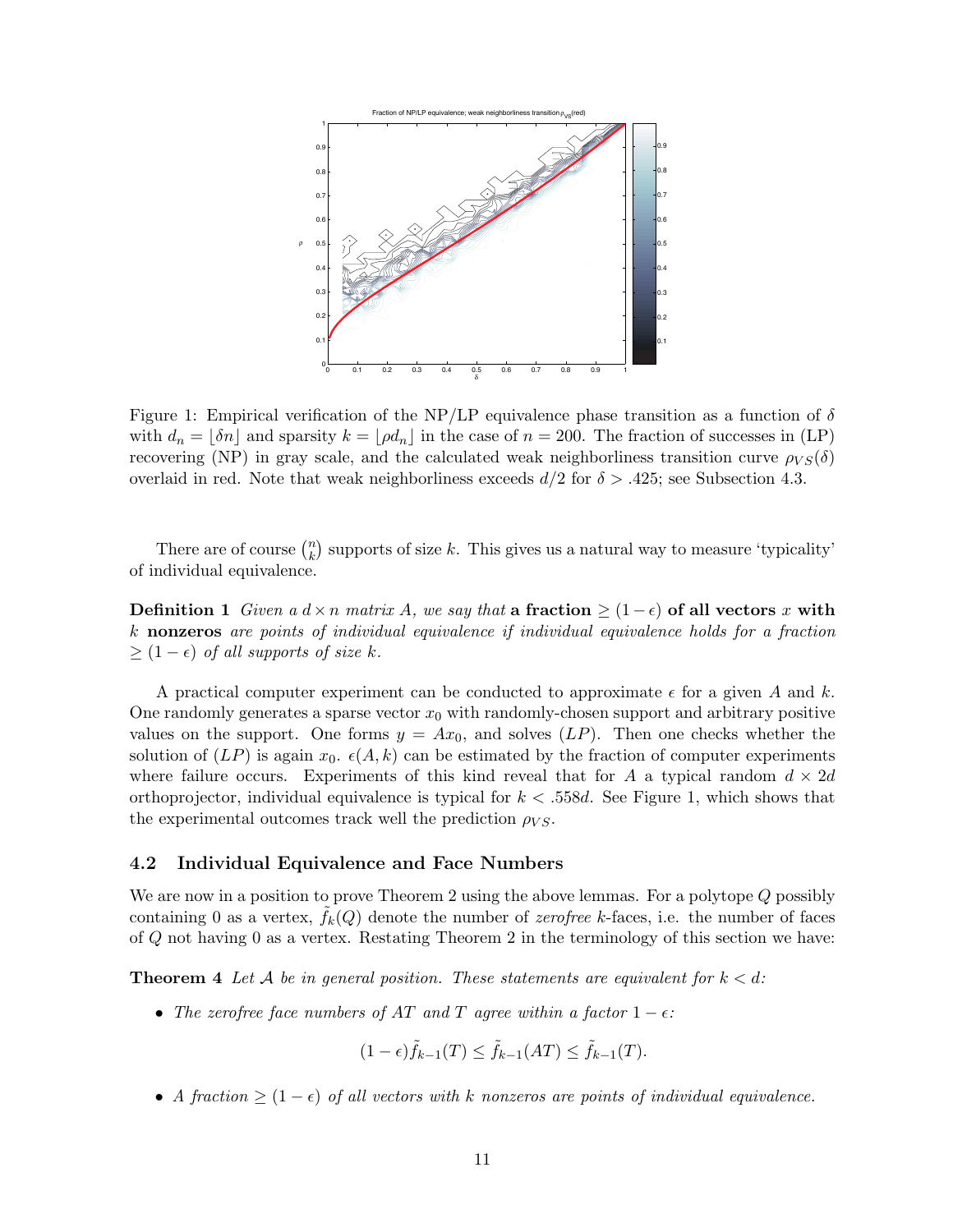**Proof.** A given support of size k corresponds uniquely to a  $k-1$  face F of  $T^{n-1}$ . Individual equivalence at the given support occurs if and only if  $AF$  is a face of  $P$ . By  $(2.2)$ , the zerofree faces of P are a subset of the images  $AF$  where F is a face of  $T^{n-1}$ . Hence the identity

$$
\frac{\#(\text{supports giving equivalence})}{\#(\text{supports of size } k)} = \frac{\tilde{f}_{k-1}(AT)}{\tilde{f}_{k-1}(T)}.
$$

Of course, counting faces of polytopes is an old story. This result points to a perhaps surprising *probabilistic* interpretation. Suppose the points in  $A$  are in general position. We randomly choose a nonnegative vector x with  $k < d$  nonzeros in such a way that all arrangements of the nonzeros are equally likely; the distribution of the amplitudes of the nonzeros can be arbitrary. We then generate  $y = Ax$ . If the quotient polytope P has 99% as many  $(k-1)$ -faces as T, then there is a 99% chance that x is both the sparsest nonnegative representation of y and also the unique nonnegative representation of  $y$ . This is a quite simple and, it seems, surprising outcome from mere face counting.

#### 4.3 Interpreting Table 1

The authors' paper [11] derives numerical information about the Vershik-Sporyshev phase transition  $\rho_{VS}(\delta) > 0$ , i.e. the transition so that for  $\rho < \rho_{VS}(\delta)$ , the  $|\rho d|$ -dimensional face numbers of  $AT^{n-1}$  are the same as those of T to within a factor  $(1 + o_P(1))$ , while for  $\rho > \rho_{VS}(\delta)$  they differ by more than a factor  $(1 + op(1))$ . They show that the same conclusion holds for the zerofree face numbers of  $AT_0^n$ .

Obviously  $\rho_N(\delta) \leq \rho_{VS}(\delta)$ . Fixing some small  $\epsilon > 0$ , we have with overwhelming probability for large d that

$$
P = AT \t\t is \t\t (\tilde{\rho}_N \cdot d)-outwardly -neighborly, and\t\t\t (\tilde{\rho}_{VS} \cdot d, \epsilon)-weakly-outwardly -neighborly;
$$

here  $\tilde{\rho}_N \equiv \rho_N(\delta) - \epsilon$ , and  $\tilde{\rho}_{VS} \equiv \rho_{VS}(\delta) - \epsilon$  obey

$$
0 < \tilde{\rho}_N \approx \rho_N(\delta) < \tilde{\rho}_{VS} \approx \rho_{VS}(\delta).
$$

Some numerical information is provided in Table 1. Two key points emerge:

- $\rho_N$ , the smaller, is still fairly large, perhaps surprisingly so. While it tends to zero as  $\delta \to 0$ , it does so only at a rate  $O(1/\log(1/\delta))$ ; and for moderate  $\delta$  it is on the other of .1.
- $\rho_{VS}$  is substantially larger than  $\rho_N$ . The fact that it 'crosses the line'  $\rho = 1/2$  for  $\delta$  near .425 is noteworthy; this means that while a polytope can only be  $\lfloor d/2 \rfloor$  neighborly, it can be  $> d/2$  weakly neighborly! In fact we know  $\rho_{VS}(\delta) \rightarrow 1$  as  $\delta \rightarrow 1$  [27, 11]. For  $\epsilon > 0$ and  $\delta$  sufficiently close to 1, for sufficiently large d, typical weak neighborliness can exceed  $d(1 - \epsilon)!$  This is an important difference between neighborliness and weak neighborliness, and is the source of Corollary 1.5.

## 5 Discussion

#### 5.1 When A is not in General Position

There are interesting problems where  $A$  is not in general position, but  $(LP)$  saves the day. Here is an example, based on the dictionary of dyadic intervals.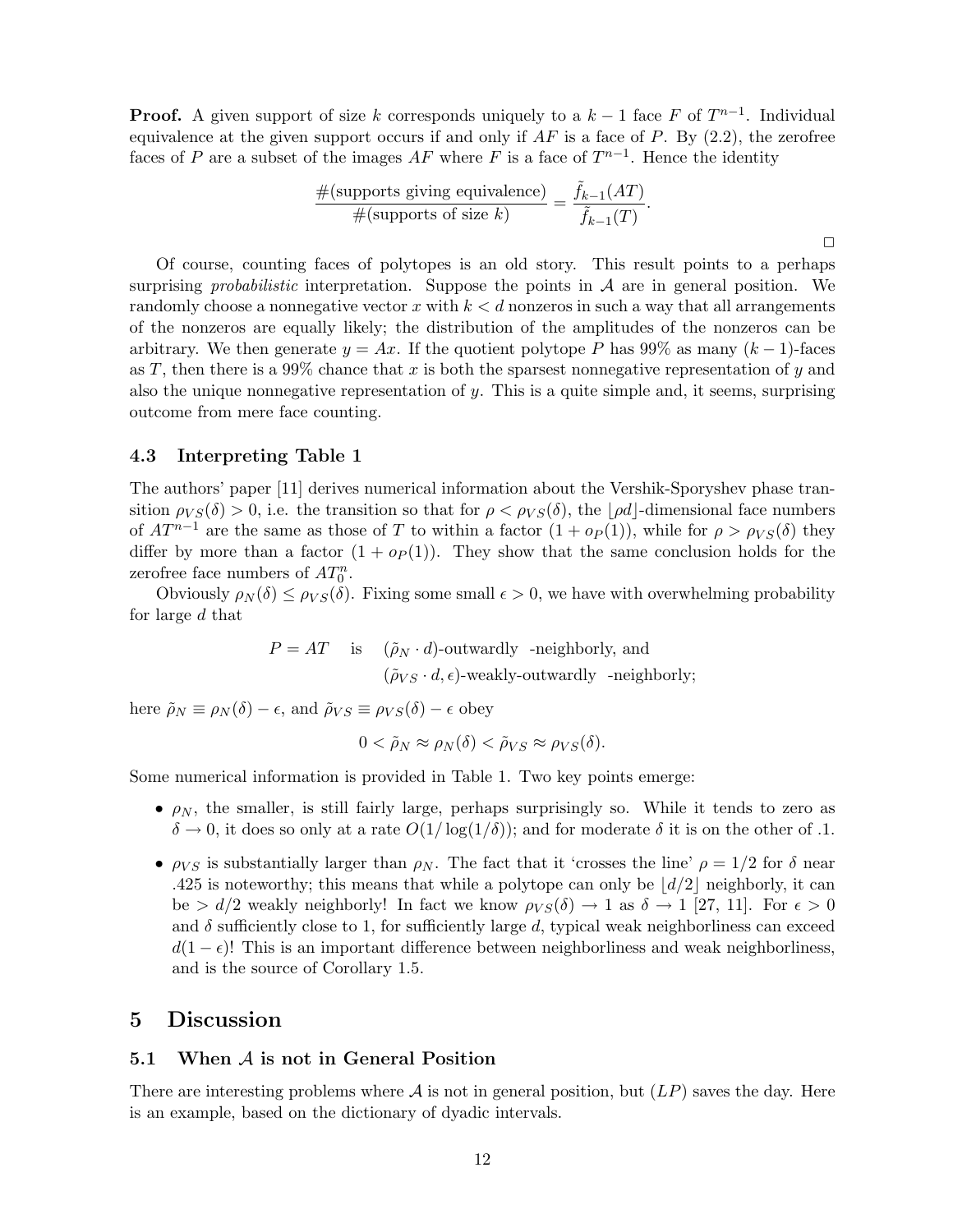Let  $n = 2<sup>J</sup>$  be dyadic (i.e. let J be integral), and define the dyadic subintervals of  $\{0, \ldots, n-1\}$ 1} recursively, with  $\chi_{0,0} = \{0,\ldots,n-1\}$ ,  $\chi_{1,0}$  the left half of  $\chi_{0,0}$ , and  $\chi_{1,1}$  the right half of  $\chi_{0,0}$ . In general, we view  $\chi_{j,k}$  as a parent to be split into two equal children -  $\chi_{j+1,2k}$ , the left half, and  $\chi_{j+1,2k+1}$  the right half. This defines a family  $0 \leq j \leq J, 0 \leq k < 2^j$ .

We can use these dyadic intervals to cover arbitrary nondyadic intervals  $I_{ab} = \{a \le t < b\},\$ here a and b are integers with  $0 \le a < b \le n-1$ . There are of course many ways that a nondyadic interval can be covered by dyadic ones.

A very attractive and historically important approach is provided by Whitney covering. For a given interval I, consider the maximal dyadic intervals  $\chi_{i,k} \subset I$ . Here by maximal, we mean dyadic intervals which are subsets of  $I$  but whose parents are not subsets of  $I$ . Clearly the collection of such maximal dyadic intervals covers I. The reader will want to check the following:

#### **Lemma 5.1** The Whitney covering of I is the sparsest decomposition into dyadic intervals.

In effect, this is the reason for having the Whitney decomposition! In particular, the Whitney covering has at most  $2J = O(\log(n))$  terms, compared to the 'worst' representation, which can have as many as  $O(n)$  terms.

Consider now the matrix A whose columns are the  $2n-1$  different indicators of dyadic intervals. In detail, let  $\tilde{a}_{jk}$  be a normalized indicator vector for  $\chi_{jk}$ , i.e. an *n*-vector which is 0 for t outside  $\chi_{j,k}$  and  $2^{-(J-j)/2}$  for t inside  $\chi_{j,k}$ . Note that  $\|\tilde{a}_{jk}\|_2 = 1$ . Now A is the matrix whose columns are an enumeration of the  $\tilde{a}_{j,k}$ ; it is n by 2n – 1. Note that the columns of A are not in general position, since the parent-child set decomposition  $\chi_{j,k} = \chi_{j+1,2k} \cup \chi_{j+1,2k+1}$ implies the parent-child linear dependency

$$
\tilde{a}_{j,k} = (\tilde{a}_{j+1,2k} + \tilde{a}_{j+1,2k+1})/\sqrt{2}.
$$

Hence even sparse representations using  $A$  can never be unique. Nevertheless, we will see that  $(LP)$  is an advantageous approach.

Consider vectors  $y = y_{ab}$  which are indicators of not-necessarily dyadic intervals  $I_{ab}$ . Any such interval has a representation  $y = Ax$  in terms of nonnegative superpositions of dyadic intervals. These range from sparse to very nonsparse. At one extreme, y can be represented in terms of superpositions of  $(b-a)$  singletons; at the other extreme it can be represented by using at most 2J well-chosen dyadic intervals .

**Lemma 5.2** The solution  $y_{ab} = Ax$  obtained from (LP) has nonzeros corresponding to the maximal dyadic intervals  $\chi_{j,k} \subset I_{ab}$ . Thus  $(LP)$  delivers the Whitney decomposition of  $I_{a,b}$ .

Hence  $(LP)$  gives the sparsest representation available by dyadic intervals; it has at most  $2J =$  $O(\log(n))$  terms, compared to the 'pixel' representation, which has as many as  $O(n)$  terms.

Note that here (a) the columns of  $A$  are not in general position and (b) the representation of y is not unique, but  $(LP)$  and  $(NP)$  are still equivalent.

#### 5.2 Noise tolerance

In general, 'real' data contain noise. The  $(LP)$  viewpoint can accommodate this naturally, by relaxing exact equality to an approximation:

 $(LP_{\epsilon})$  min 1'x subject to  $||y - Ax||_2 \leq \epsilon$ ,  $x \geq 0$ .

This is again a convex optimization problem. It was studied in the case of a partial Fourier matrix in [10, Theorem 3].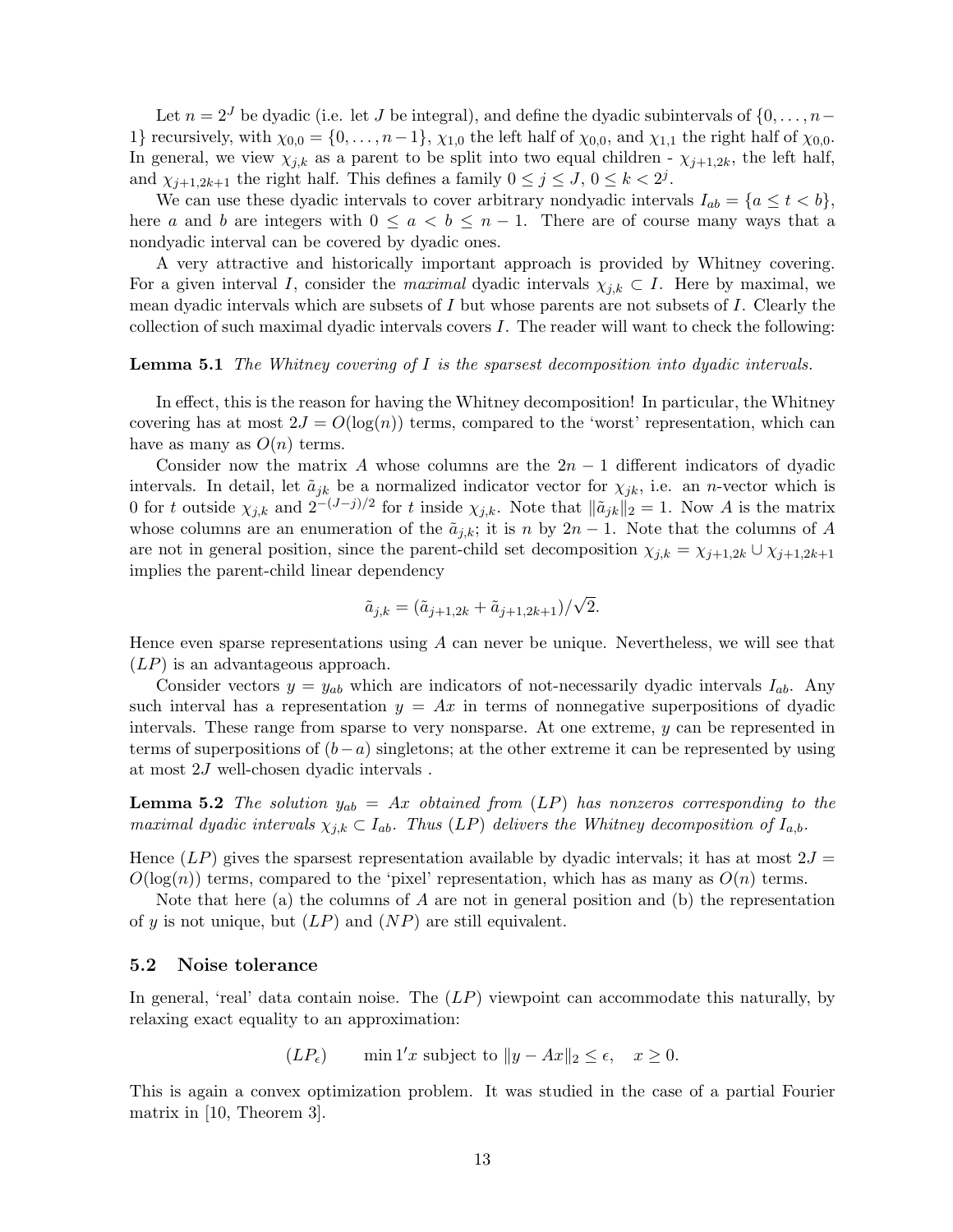There are natural 'noise cognizant' variants of Corollaries 1.2 and 1.3 from the introduction. In fact for more general A one can show that the solution  $x_{1,\epsilon}$  of  $(LP_{\epsilon})$  gives a stable recovery of  $x_0$ . Formally, the result is:

**Theorem 5** Let A be a matrix giving an outwardly k-neighborly polytope P. Suppose  $x_0$  has no more than k nonzeros. There is  $C = C(A, k) < \infty$  so that  $||y - Ax_0||_2 \le \epsilon$  implies

$$
||x_{1,\epsilon} - x_0||_2 \le C\epsilon, \quad \epsilon > 0.
$$

This can be inferred from the above results by 'soft' means. Such a result has been given previously in the partial Fourier case (extending Corollary 1.2) some time ago in [10, Theorem 3]. That reference provides a figure illustrating a geometric interpretation of this result, giving an immediate 'visual' proof.

### 5.3 Removing the Nonnegativity Constraint

The articles  $[8]$ ,  $[7]$ , discussed the case where x can take positive or negative values. The analogs of  $(NP)$  and  $(LP)$  become

$$
(P_0) \qquad \min \|x\|_0 \text{ subject to } y = Ax
$$

and

 $(P_1)$  min  $||x||_1$  subject to  $y = Ax$ .

In both problems the condition  $x \geq 0$  is absent. Hence the sum in  $(LP)$  has been replaced by the  $\ell^1$  norm in  $(P_1)$ . The problem  $(P_0)$  (which extends  $(NP)$ ) is NP-hard in general; at the same time  $(P_1)$  can be posed as a standard linear program.

In this setting, there is an analog of Theorem 1. Consider the polytope P obtained as a convex hull of the 2n signed columns of A,  $(\pm_i a_i)$ . This polytope is centrally symmetric (i.e. invariant under reflection  $y \mapsto -y$  and is called centrally-k-neighborly if every set of k columns not containing an antipodal pair spans a face. It turns out that if P has 2n vertices and is centrally k-neighborly, then, whenever  $(P_0)$  has a solution with at most k nonzeros,  $(P_1)$  has the same unique solution. So given a problem instance  $(y, A)$ , we can solve the linear program  $(P_1)$  and if we obtain a solution with at most k nonzeros, we know that we have solved  $(P_0)$ . There is very active research on such problems; for a sampling of different perspectives, see [3, 9, 12, 13, 17, 26, 23] and related work.

There are substantial quantitative differences between the breakdown points when nonnegativity constraints are present and when they are not. While many  $\lfloor d/2 \rfloor$ -neighborly polytopes are known, a result of McMullen and Shephard [21] assures us that the most we can hope for is  $a \mid (d+1)/3$ -centrally-neighborly polytope, and it is not known that this bound is attainable for large n and d. No general construction of maximally-centrally-neighborly polytopes is known. Hence there is no nice analog of Corollary 1.1, and positivity allows the neighborliness phase transition to jump from at most  $\approx d/3$  to  $\approx d/2$ . Positivity is quite valuable.

The article [8] considered random polytopes obtained essentially from matrices A with normally-distributed columns. With phase transition bounds  $\rho_W^{\pm}$  and  $\rho_N^{\pm}$  $\frac{1}{N}$  defined for centralneighborliness analogously to  $\rho_{VS}$  and  $\rho_N$ , numerical results are shown in Table 2. While clearly  $\rho_W^{\pm} \le \rho_{VS}$  and  $\rho_N^{\pm} \le \rho_N$ , the degree of quantitative difference is striking. Recalling Corollary 1.5, for most large n by 2n systems of equations in *nonnegative* unknowns having a  $51\%$  sparse solution, the solution of  $(LP)$  is the unique sparsest solution. A comparable statement for gensolution, the solution of  $(LP)$  is the unique sparsest solution. A comparable statement for *general* unknowns would consider n by  $\sqrt{2}n$  systems with 51% sparse solutions; this allows many fewer unknowns than in the case of nonnegative x. Again positivity is quantitatively quite valuable.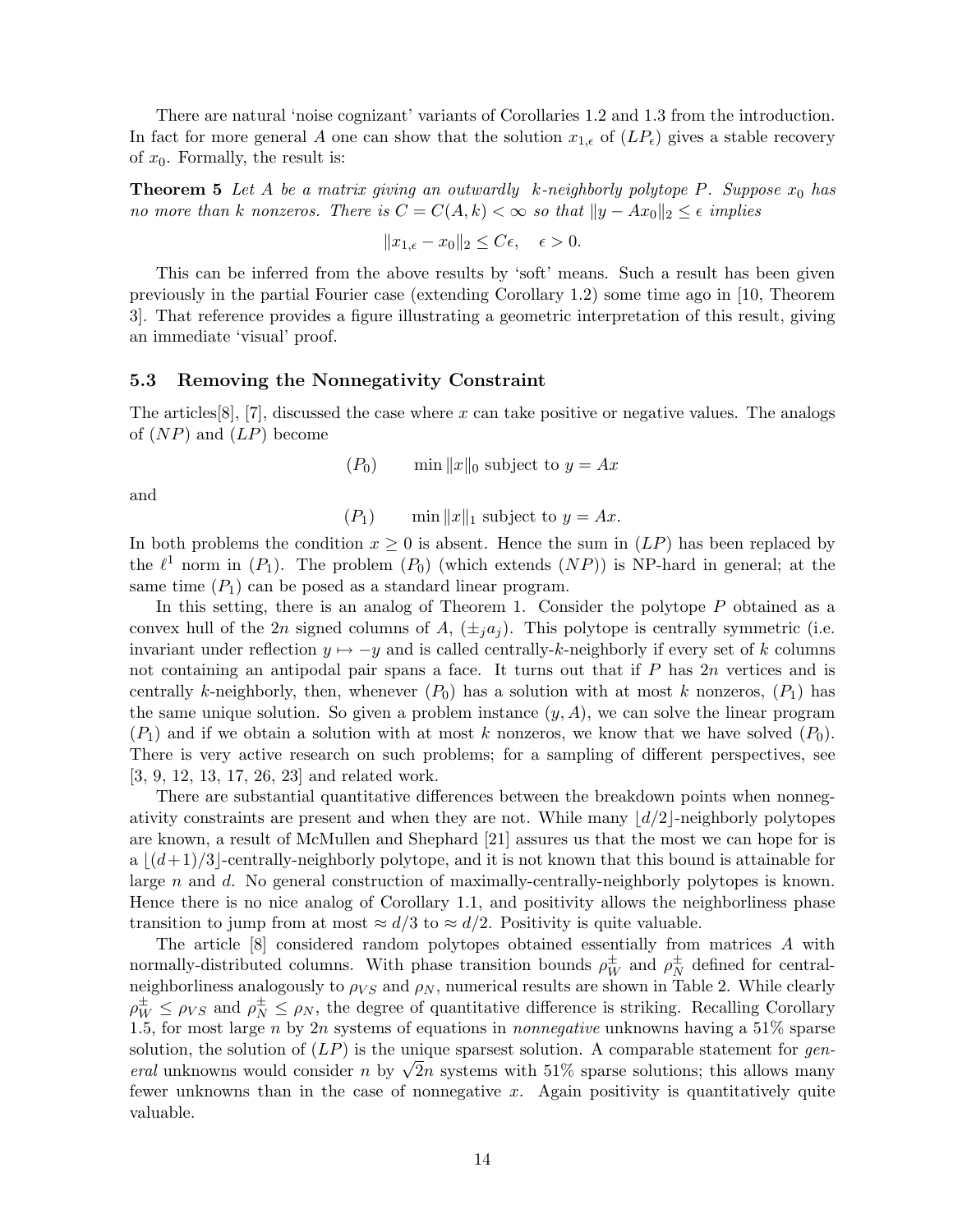Table 2: Phase Transitions in the case where  $x_0$  is sparse but may have both signs, using methods from  $[8]$ .

|            | $\delta = .1$ | $\delta = .25$ |         | $\delta = .5$   $\delta = .75$ | $\delta = .9$ |
|------------|---------------|----------------|---------|--------------------------------|---------------|
|            | .048802       | $\mid .065440$ | .089416 | .117096                        | .140416       |
| $\rho_W^-$ | .188327       | .266437        | .384803 | .532781                        | .677258       |

## Appendix

The argument for Lemma 3.1, constructs a cyclic polytope Q so that  $P \subset Q$ . It uses two lemmas. The first is strategic, the second tactical.

**Lemma A.1** Suppose that  $0 \notin conv\{a_j\}$ . Suppose that there exist  $b_1, ..., b_L$  distinct from 0 so that

$$
Q = conv(\{a_j\}_{j=1}^n \cup \{b_l\}_{l=1}^L)
$$

has  $n + L$  vertices, is k-neighborly, and that  $0 \in Q$ . Then  $P = conv({0} \cup {a_j}_{j=1}^n)$  has  $n + 1$ vertices and is outwardly k-neighborly.

**Proof.** By hypothesis, Q is k-neighborly, and has the  $a_j$  as vertices. Hence each  $F \in$  $\mathcal{F}_{k-1}(AT^{n-1})$  is a face of Q. But  $P \subset Q$ , and P has the  $a_j$  among its vertices. Each such face F is then also a  $(k-1)$ -face of P.

**Lemma A.2** Let M be a perfect square and let  $III \in R^M$  denote the 'comb' sequence which is **Lemma A.2** Let M be a perfect square and let  $III \in K^{\alpha}$  denote the compresequence one at integer multiples of  $\sqrt{M}$ . The discrete Fourier transform of III is again III.

**Proof.** This is a well-known property of the 'Shah' function or 'Dirac Comb'.  $\Box$ 

Now turn to Lemma 3.1. Let  $\omega_k = 2\pi (k-1)/(m+1)^2$ ,  $k = 0, ..., (m+1)^2$ . WLOG suppose that the  $\omega_k$  are disjoint from the  $t_j$ 's and consider

$$
b_l = F(\omega_{(m+1)l}), \quad l = 0, ..., m.
$$

Applying Lemma A.2, we have

$$
0 = \sum_{\ell=0}^m b_l;
$$

indeed the entries of the sum correspond to values of the Fourier transform of III at frequencies  $0 < k < m + 1$ , at which it is zero. Hence,

$$
0\in \operatorname{conv}\{b_l\}.
$$

Consider now

$$
Q = \text{conv}(\{a_j\} \cup \{b_l\}).
$$

This is a cyclic polytope in  $\mathbb{R}^d$  with  $n + m + 1$  vertices, and is  $\lfloor d/2 \rfloor$ -neighborly. Apply now Lemma A.1 to conclude that  $P = \text{conv}(\{a_i\} \cup \{0\})$  is outwardly k-neighborly.

 $\Box$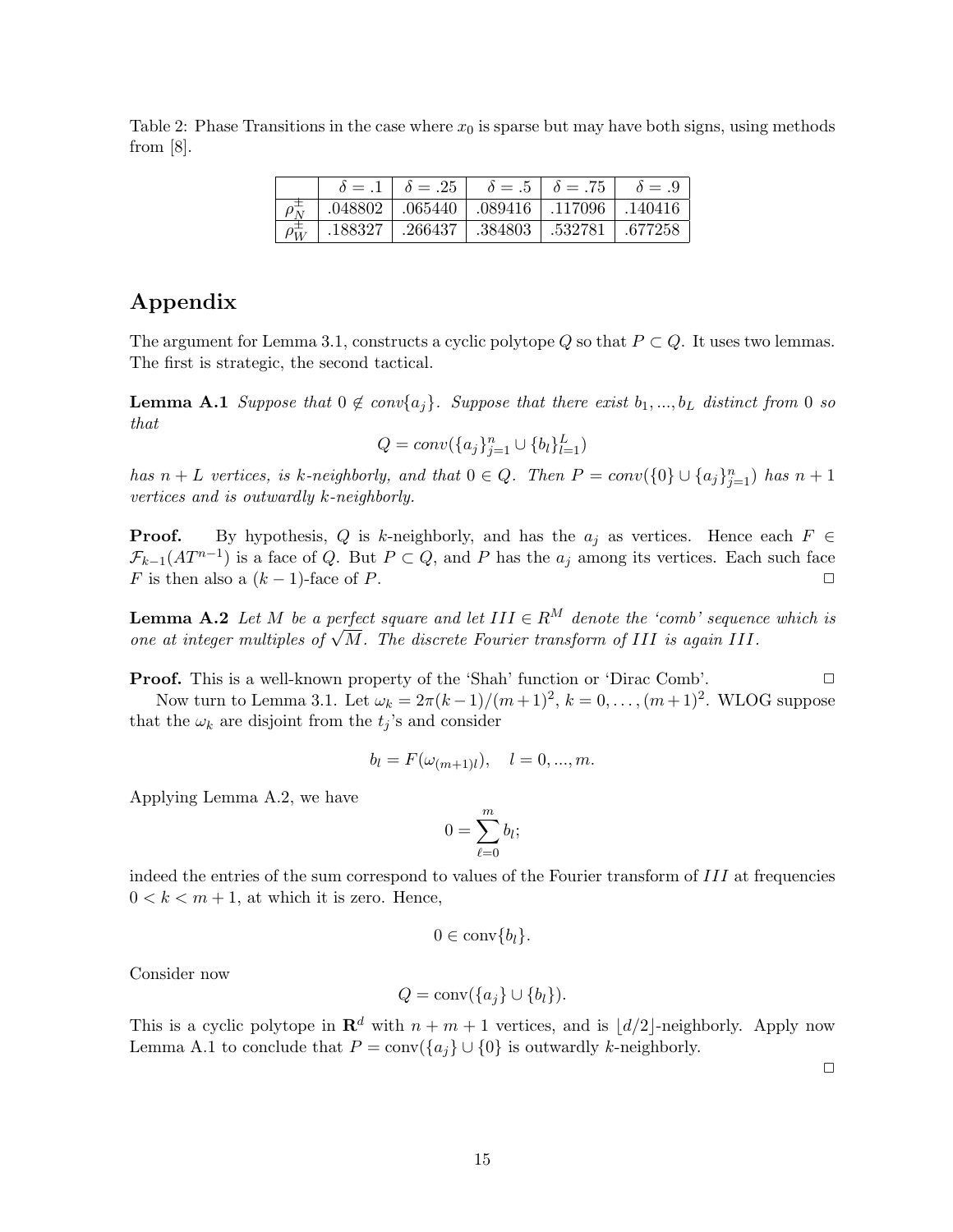## References

- [1] Fernando Affentranger and Rolf Schneider. Random projections of regular simplices. Discrete Comput. Geom., 7(3):219–226, 1992.
- [2] Yuliy M. Baryshnikov and Richard A. Vitale. Regular simplices and Gaussian samples. Discrete Comput. Geom., 11(2):141–147, 1994.
- [3] Emmanuel J. Candès, Justin Romberg, and Terence Tao. Robust uncertainty principles: Exact signal reconstruction from highly incomplete frequency information. Technical report, Applied and Computational Mathematics, California Institute of Tecnology, 2004.
- [4] Constantin Carath´eodory. Ueber den variabilitaetsbereich der koeffizienten von potenzreihen, die gegebene werte nicht annehman. Math. Ann., 64:95–115, 1907.
- [5] Constantin Carath´eodory. Ueber den variabilitaetsbereich der fourierschen konstanten von positiven harmonischen funktionen. Rend. Circ. Mat. Palermo, 32:193–217, 1911.
- [6] Douglas Derry. Convex hulls of simple space curves. Canad. J. Math., 8:383–388, 1956.
- [7] David L. Donoho. Neighborly polytopes and sparse solutions of underdetermined linear equations. Technical report, Department of Statistics, Stanford University, 2004.
- [8] David L. Donoho. High-dimensional centrally-symmetric polytopes with neighborliness proportional to dimension. Technical report, Department of Statistics, Stanford University, 2005.
- [9] David L. Donoho and Xiaoming Huo. Uncertainty principles and ideal atomic decomposition. IEEE Trans. Inform. Theory, 47(7):2845–2862, 2001.
- [10] David L. Donoho, Iain M. Johnstone, Jeffrey C. Hoch, and Alan S. Stern. Maximum entropy and the nearly black object. J. Roy. Statist. Soc. Ser. B,  $54(1):41-81$ , 1992. With discussion and a reply by the authors.
- [11] David L. Donoho and Jared Tanner. Neighborliness of randomly-projected simplices in high dimensions. Technical report, Department of Statistics, Stanford University, 2005.
- [12] Michael Elad and Alfred M. Bruckstein. A generalized uncertainty principle and sparse representation in pairs of bases. IEEE Trans. Inform. Theory, 48(9):2558–2567, 2002.
- [13] Jean-Jacques Fuchs. On sparse representations in arbitrary redundant bases. IEEE Trans. Inform. Theory, 50(6):1341–1344, 2004.
- [14] Jean-Jacques Fuchs. Sparsity and uniqueness for some specific underdetermined systems. In IEEE International Conference on Acoustics, Speech, and Signal Processing, March 2005, Philadelphia, PA., 2005.
- [15] David Gale. Neighboring vertices on a convex polyhedron. In Linear inequalities and related system, Annals of Mathematics Studies, no. 38, pages 255–263. Princeton University Press, Princeton, N.J., 1956.
- [16] David Gale. Neighborly and cyclic polytopes. In Proc. Sympos. Pure Math., Vol. VII, pages 225–232. Amer. Math. Soc., Providence, R.I., 1963.